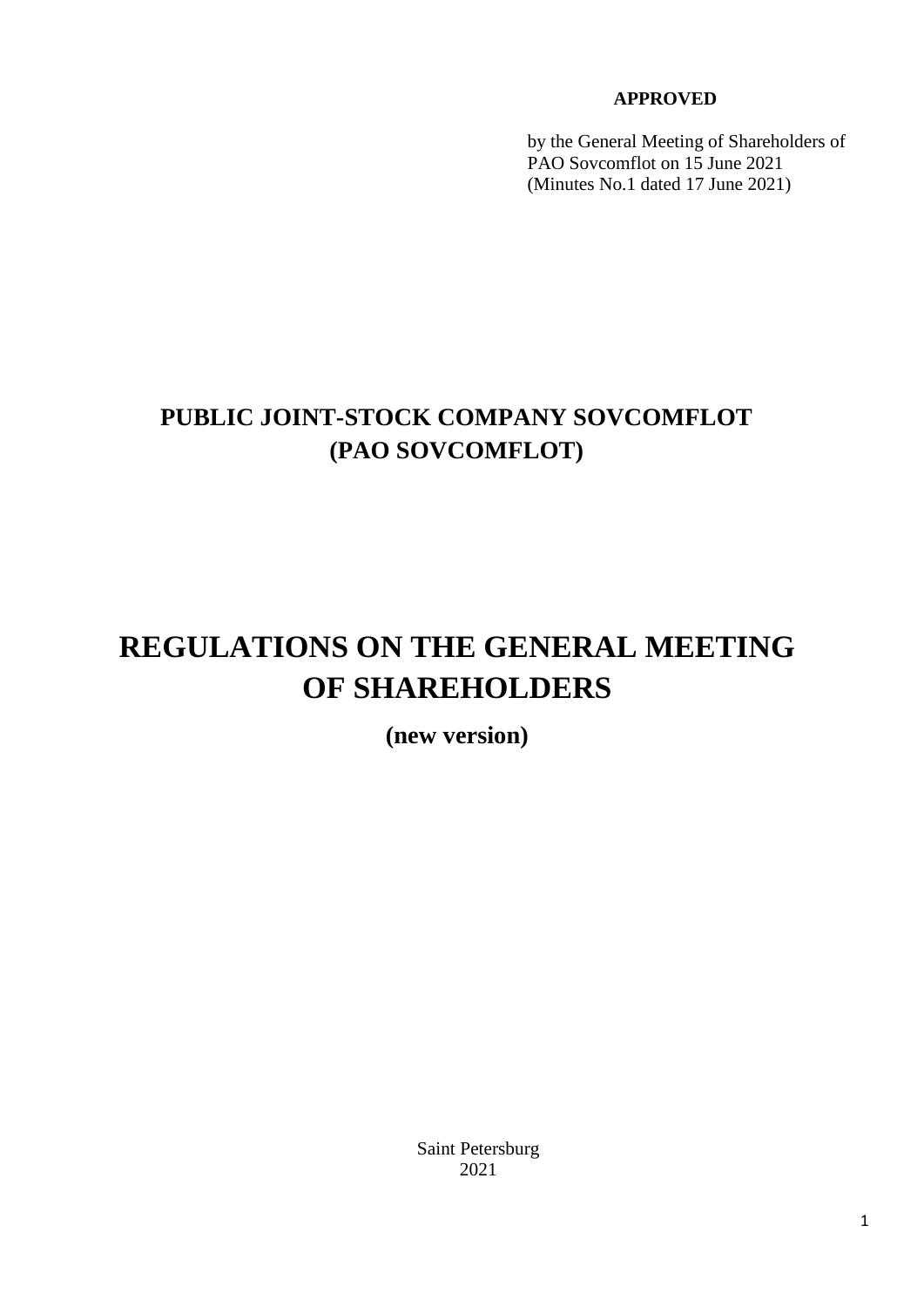# **Article 1. GENERAL PROVISIONS**

**1.1.** These Regulations on the General Meeting of Shareholders of PAO Sovcomflot (hereinafter referred to as the "Company") have been developed in accordance with legislation of the Russian Federation and the Company's Charter and set out the procedure for convening, holding, preparing and summarising the results of a General Meeting of Shareholders of the Company.

**1.2.** The General Meeting of Shareholders is the supreme governing body of the Company.

**1.3.** 1.3. In its activities, the General Meeting of Shareholders shall be governed by the laws of the Russian Federation, the Charter, these Regulations, and other internal documents of the Company approved by the General Meeting of Shareholders.

**1.4.** If any matters related to convening, preparing and holding a General Meeting of Shareholders are not regulated by the provisions of the above acts and documents, they shall be resolved proceeding from the need to secure the rights and interests of the Company's shareholders.

**1.5.** 1.5. The competence of the General Meeting of Shareholders of the Company is determined by the Company's Charter and current legislation of the Russian Federation.

**1.6.** 1.6. Matters that fall within the competence of the General Meeting of Shareholders may not be delegated to the Company's Board of Directors (hereinafter referred to as the "Board of Directors"), Executive Board or its sole executive body (collectively, the "executive bodies").

**1.7.** The General Meeting of Shareholders may not consider and decide on matters not referred to its competence by Federal Law No. 208-FZ "On Joint-Stock Companies" dated 26 December 1995 (hereinafter referred to as the "Federal Law on Joint-Stock Companies") and the Company's Charter.

# **Article 2. RESOLUTIONS OF A GENERAL MEETING OF SHAREHOLDERS**

**2.1.** Each shareholder holding voting shares has the right to vote, which is exercised through participation in voting conducted at a General Meeting of Shareholders to form a resolution of the General Meeting of Shareholders and has a bearing on the content of the resolution to the extent of votes cast.

**2.2.** A voting share in the Company shall be a common share which entitles its holder to vote on a matter put to a vote.

**2.3.** A General Meeting of Shareholders shall pass resolutions on matters put to a vote by a majority vote of the shareholders holding voting shares that participate in the General Meeting of Shareholders, unless otherwise provided by legislation of the Russian Federation and the Company's Charter.

**2.4.** A General Meeting of Shareholders may not adopt resolutions on matters not included in its agenda or change the agenda.

**2.5.** Resolutions passed at a General Meeting of Shareholders shall be binding upon all shareholders of the Company, whether or not they participated in the General Meeting of Shareholders that passed the resolution.

**2.6.** A shareholder holding a voting share has the right to appeal to the court against a resolution adopted by a General Meeting of Shareholders in violation of legal acts of the Russian Federation and the Company's Charter, if the shareholder did not participate in the General Meeting of Shareholders or voted against the resolution and such resolution violates his/her rights and/or legitimate interests.

## **Article 3. TYPES AND FORMS OF THE GENERAL MEETING OF SHAREHOLDERS**

**3.1.** The Company shall hold an Annual General Meeting of Shareholders each year. All General Meetings of Shareholders held in addition to the annual one are extraordinary.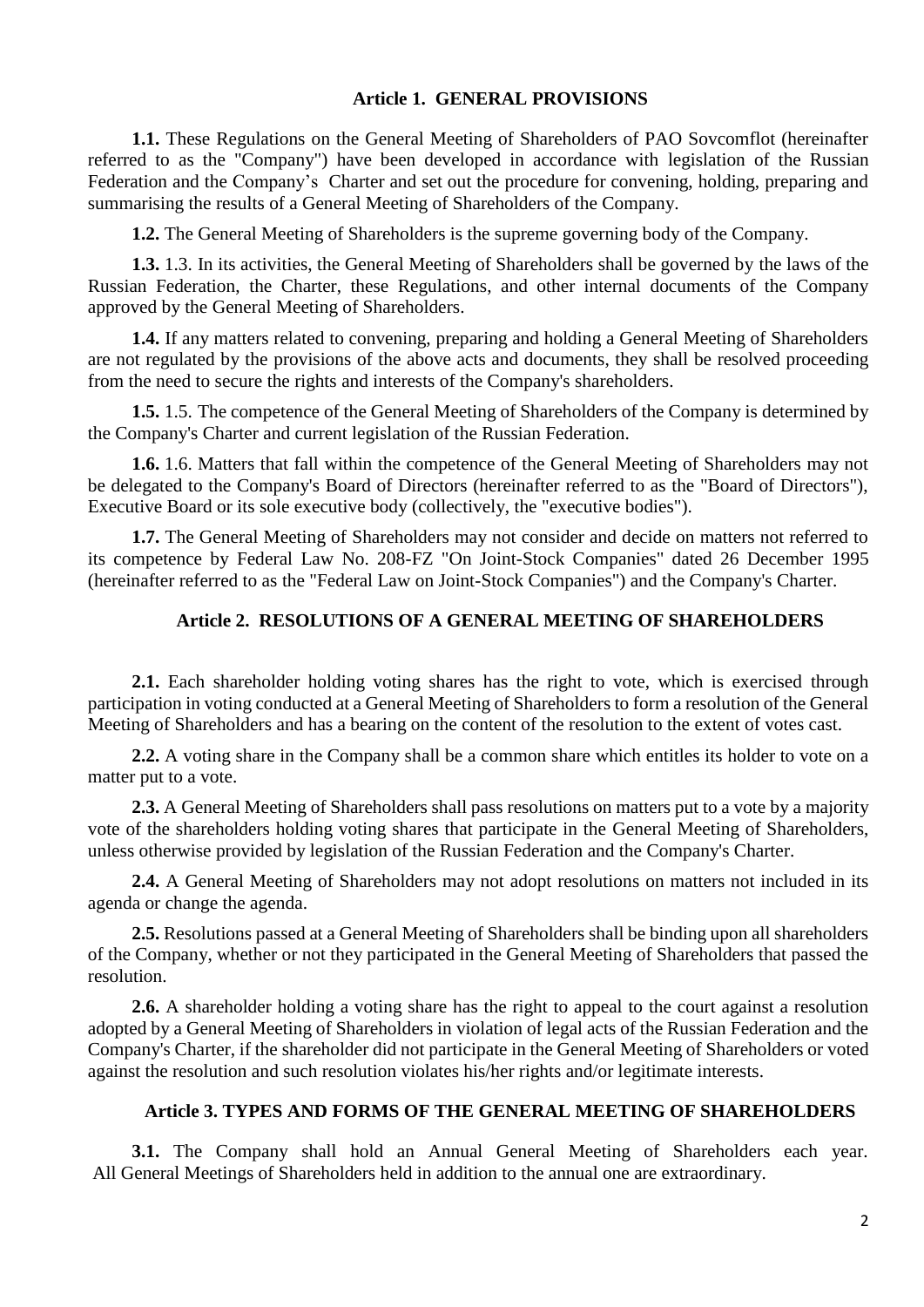**3.2.** A General Meeting of Shareholders may be held:

as a physical meeting (joint presence of shareholders to discuss agenda items and adopt resolutions on matters put to a vote);

by absentee voting (without joint presence of shareholders to discuss agenda items and adopt resolutions on matters put to a vote).

When a General Meeting of Shareholders is held as a physical meeting (joint presence of shareholders to discuss agenda items and adopt resolutions on matters put to a vote), information and communication technology may be used to enable remote participation in the meeting, discussion of agenda items and decision-making on the matters put to a vote without being physically present at the place where the General Meeting of Shareholders is held.

**3.3.** A General Meeting of Shareholders in the form of joint presence may be held on any matters that fall within the competence of the General Meeting of Shareholders. The following meetings may not be held by absentee voting, unless otherwise provided by current legislation:

- an Annual General Meeting of Shareholders;

- a General Meeting of Shareholders with an agenda including any of the matters listed in Clause 4.2 of these Regulations;

- a repeat General Meeting of Shareholders held instead of a failed General Meeting of Shareholders which was to be held as a physical meeting.

**3.4.** The form of the General Meeting of Shareholders shall be determined by the Board of Directors at the time of making a decision to convene a General Meeting of Shareholders.

**3.5.** The Board of Directors may not change the form of an Extraordinary General Meeting of Shareholders specified in the request by the initiators of its convocation or prescribed by current legislation of the Russian Federation.

## **Article 4. ANNUAL GENERAL MEETING OF SHAREHOLDERS**

**4.1.** The Company shall hold an Annual General Meeting of Shareholders each year. The Annual General Meeting of Shareholders shall be held as a physical meeting not less than two (2) months and not more than six (6) months after the end of the fiscal year, unless otherwise provided by current legislation.

**4.2.** The Annual General Meeting of Shareholders shall decide on the following matters:

- election of members of the Board of Directors;

- election of members of the Company's Auditing Commission (hereinafter referred to as the "Auditing Commission");

- approval of the Company's auditor (hereinafter referred to as the "Auditor");

- approval of the annual report and annual accounting (financial) statements of the Company;

- distribution of the profit (including payment (declaration) of dividends, except for payment (declaration) of dividends for the first quarter, half-year, nine months of the reporting year) and losses of the Company for the reporting year.

**4.3.** The Annual General Meeting of Shareholders may decide on any other matters which fall within the competence of the General Meeting of Shareholders and are included in the agenda. The number of matters decided at the Annual General Meeting of Shareholders may not be limited.

**4.4.** If the Annual General Meeting of Shareholders is not held within the time limit prescribed by the Charter and these Regulations, the powers of the Board of Directors shall terminate, except for the powers to prepare, convene and hold the Annual General Meeting of Shareholders.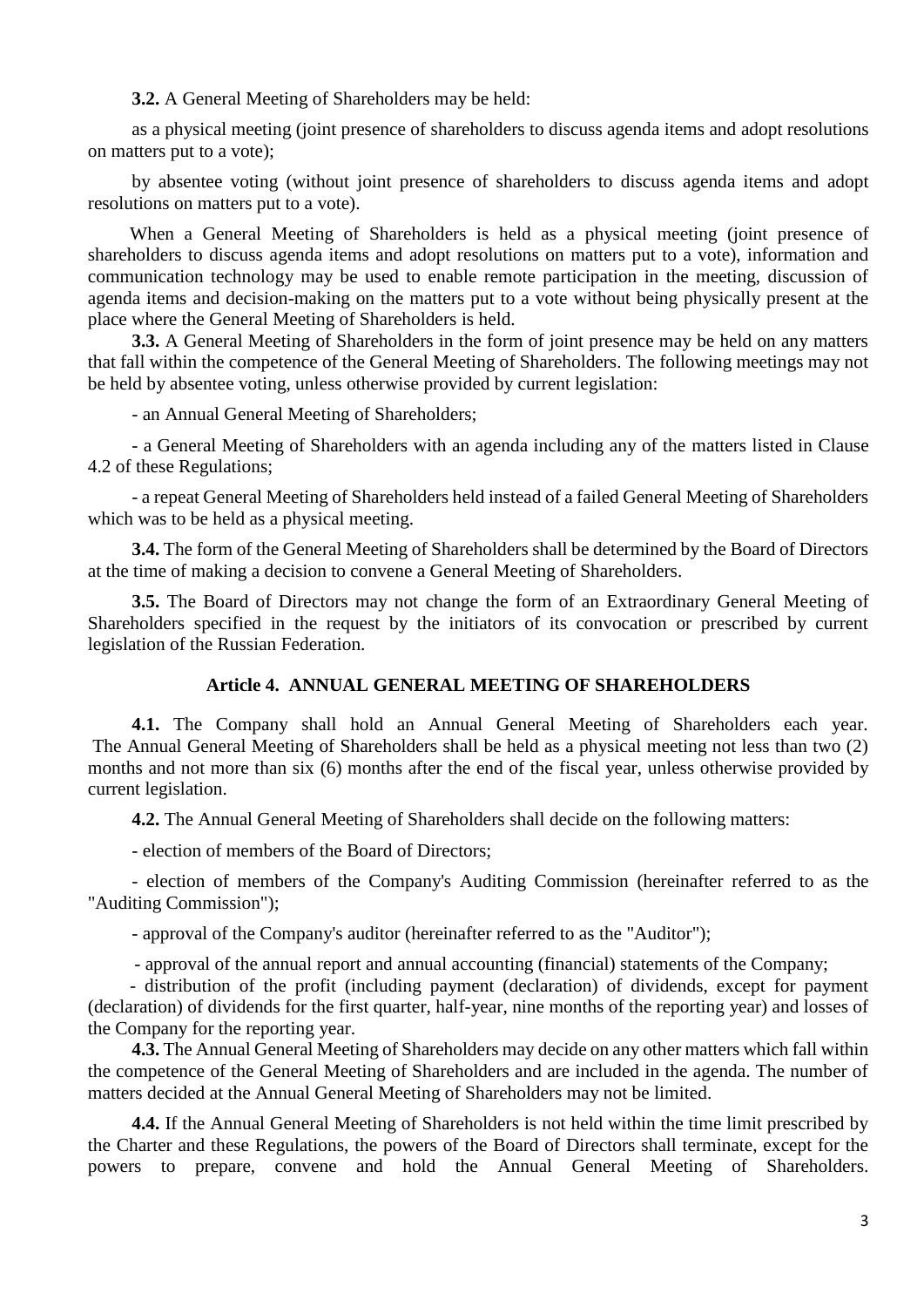# *Proposals for items to be included in the agenda at the Annual General Meeting of Shareholders and nomination of candidates to the Company's bodies for election at the Annual General Meeting of Shareholders*

**4.5.** A shareholder (shareholders) holding in aggregate two (2) or more percent of the Company's voting shares is (are) entitled to propose items for the agenda of the Annual General Meeting of Shareholders and nominate candidates to the Board of Directors and the Auditing Commission, whose number may not exceed the number of members of the respective body, for election at the Annual General Meeting of Shareholders.

Shareholder proposals for agenda items at the Annual General Meeting of Shareholders and nomination of candidates to respective bodies of the Company for election at the Annual General Meeting of Shareholders (hereinafter referred to as "proposals for the agenda") must be received by the Company not later than ninety (90) days after the end of the reporting year.

**4.6.** Proposals for the agenda shall be submitted in writing and shall contain the full name (corporate name) of the submitting shareholder(s) and the number and category of their shares, and shall be signed by the shareholder(s) or their representatives.

If a proposal for the agenda is signed by a shareholder's representative, the proposal shall be accompanied by a duly executed power of attorney to undertake respective actions or other documents evidencing the representative's right to act on behalf of the shareholder.

The specifics of submitting proposals for the agenda by way of an instruction issued by a shareholder whose rights to shares in the Company are recorded by a nominal holder (the "customer nominal holder") to the customer nominal holder are determined by the Bank of Russia Regulation No. 660-P "On General Meetings of Shareholders" dated 16 November 2018 (hereinafter referred to as the "Bank of Russia Regulation No. 660-P") and other legal acts of the Russian Federation.

The proportion of voting shares held by the shareholder(s) submitting a proposal for the agenda is determined as of the date on which the proposal is submitted.

Proposals for the agenda may be submitted by:

- sending them by mail or courier to the Company's address contained in the Unified Register of Legal Entities;

- delivering against signature to the sole executive body, Chairman of the Board of Directors, Corporate Secretary of the Company or the person authorised to receive written correspondence addressed to the Company;

- by way of an instruction issued by a shareholder whose rights to shares in the Company are recorded by a nominal holder to the customer nominal holder, if this is provided for by the agreement therewith, and the giving of a notice of the shareholder's will by the customer nominal holder in accordance with the instruction received from the shareholder;

- by other methods (including by fax or email, with the original to follow, or by email using a qualified electronic signature).

Proposals for the agenda shall be deemed to have been received if they were received from the shareholders that (whose representatives) have signed them or notices of whose will are contained in the electronic document issued by a nominal holder registered in the Company's shareholder register, which was received by the registrar keeping the Company's shareholder register.

The dates of submission and receipt of a proposal for the agenda are determined according to the Bank of Russia Regulation No. 660-P.

**4.7.** If a proposal for the agenda is signed by a shareholder (his/her representative) whose rights to shares are recorded by a nominal holder, the proposal shall be accompanied by a statement of the shareholder's depo account (a document issued by a foreign nominal holder or a foreign entity having the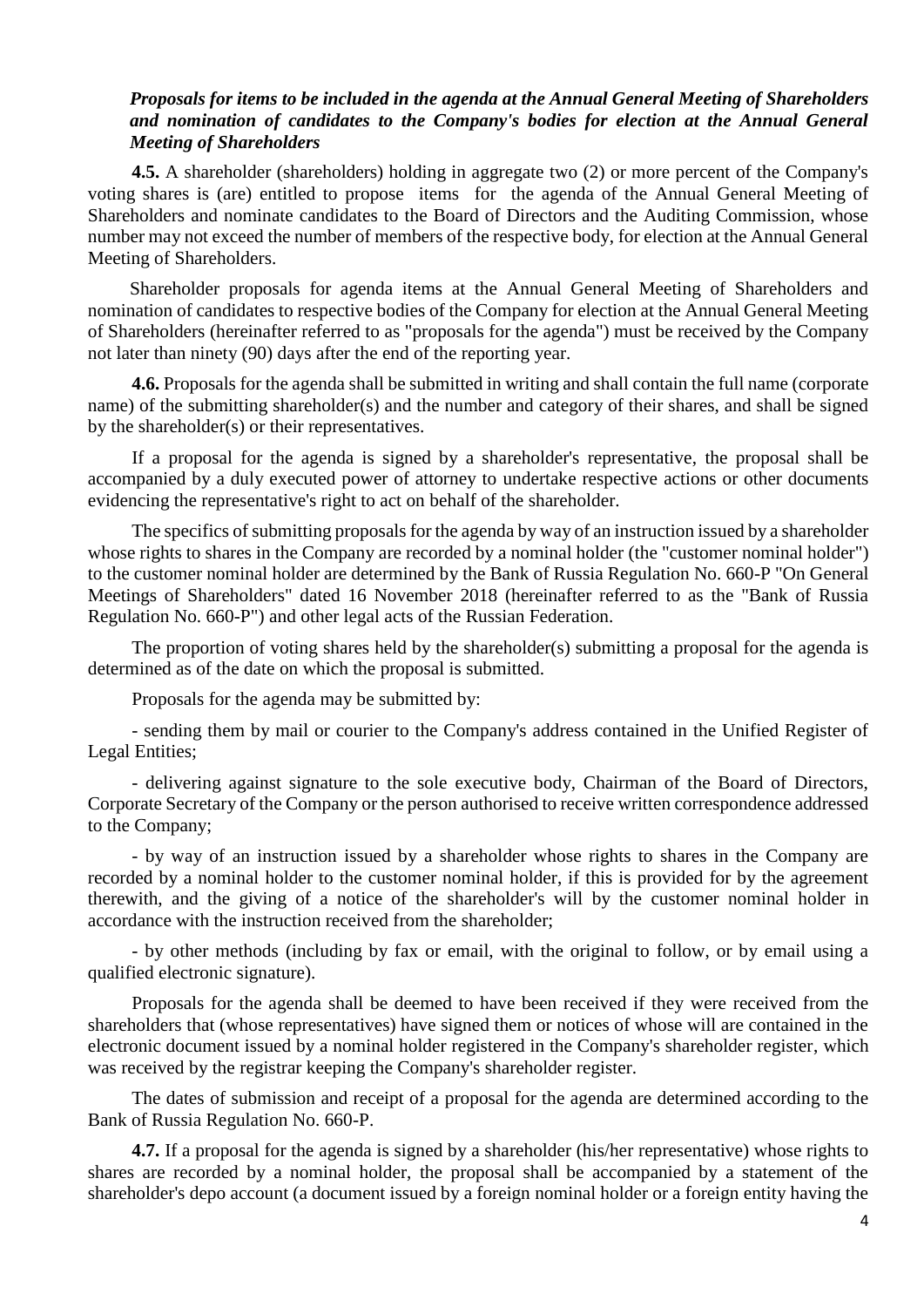right to keep records of transfers of rights to securities under its personal law) confirming the number of shares in the Company held by the shareholder as of a date no earlier than seven (7) business days prior to the submission of the proposal for the agenda. A document issued by a foreign nominal holder or foreign entity referred to in this paragraph in a foreign language shall be accompanied by a translation into Russian certified in the manner provided for by legislation of the Russian Federation.

A confirmation of the powers of the customer nominal holder sending a notice of the will of a shareholder pursuant to an instruction received from the shareholder is not required.

**4.8.** A proposal for items to be included in the agenda of the Annual General Meeting of Shareholders shall contain the wording of each proposed item and may also contain the wording of a resolution on each proposed item.

The Board of Directors may not modify the wording of items proposed to be included in the agenda of the Annual General Meeting of Shareholders or the wording of resolutions thereon.

If the same item is contained in several proposals and the shareholders that signed different proposals for the same item of the agenda of the Annual General Meeting of Shareholders proposed different wording for a resolution on that item, or where the Board of Directors proposed additional wording for a resolution thereon, each alternative so proposed shall be put to a vote.

A proposal for items to be included in the agenda of the Annual General Meeting of Shareholders shall contain the wording of each proposed item.

A proposal nominating candidates for election at the Annual General Meeting of Shareholders shall contain the name of the body for election to which the candidate is nominated and the following information on the candidate:

- surname, name and patronymic (if any);
- $-$  date of birth:
- details of the identity document (series and/or number of the document, date and place of issue, issuing authority);
- information about education;
- information about the candidate's place of work and positions held for the last five (5) years in chronological order, including combined positions;
- positions held in management bodies of other legal entities at the time of nomination;
- number of shares in the Company held by the candidate;
- whether the candidate has unexpunged or outstanding convictions for economic crimes or crimes against the state and whether he/she was held administratively liable for offences in the field of entrepreneurial activity or in the field of finance, taxes and levies, securities market;
- address at which the candidate can be contacted.

If the candidate is nominated for election to the Company's Board of Directors as an independent director, a proposal nominating the candidate shall contain information to that effect.

A proposal nominating candidates for election to the Board of Directors and Auditing Commission of the Company may be accompanied by the written consent of the candidate so nominated. In the case of a self-nomination for election to the Board of Directors and Auditing Commission of the Company, the written consent of the candidate to being nominated to the respective body of the Company is deemed to be available.

If the Company receives the candidate's written consent to nomination, the Company shall inform shareholders that such consent is available in the manner provided for by these Regulations.

**4.9.** The number of candidates specified in one proposal nominating candidates to the Company's bodies in preparation for the Annual General Meeting of Shareholders shall not exceed the number of members on the respective body.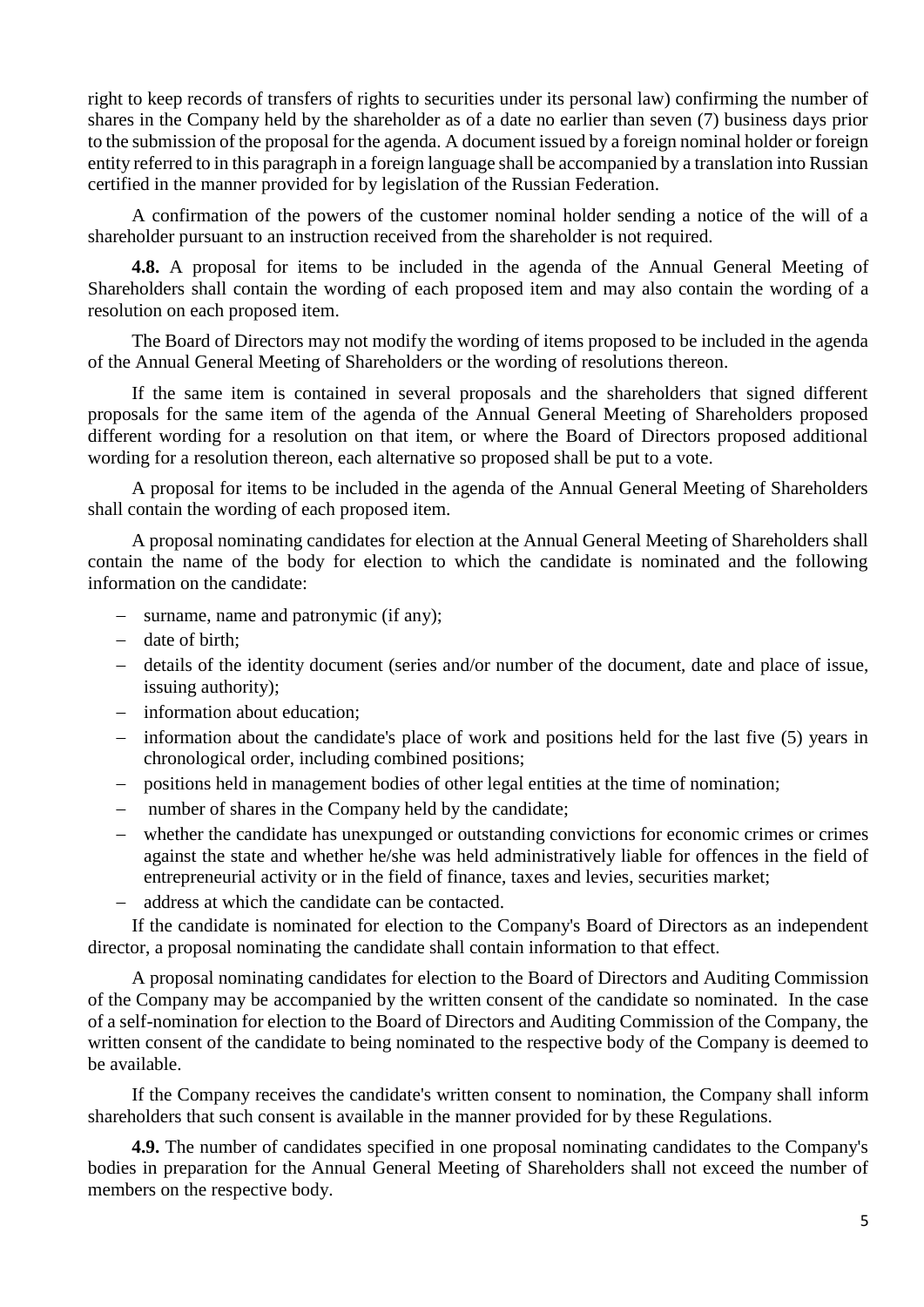If a candidate is named more than once in one or more proposals nominating candidates to the same body of the Company, the candidate shall be deemed nominated to one position in that body and shall be entered only once in the list of candidates for voting on election to this body.

If the same candidate is nominated for several positions in the Company's bodies which are not allowed to be combined, such candidate shall, prior to the approval of the list of candidates for election to the Company's bodies, notify the Company of the position in its bodies he/she seeks to occupy.

**4.10.** The candidate may at any time withdraw from being nominated to a Company's body by giving written notice to the Company.

If the list of candidates for election to the respective body is already approved by the time when the candidate's withdrawal from nomination is received by the Company, the Board of Directors may not remove such candidate from the list of candidates.

# *Approval of the lists of candidates for voting on election of the Company's management and/or supervisory bodies and items to be included in the agenda of the Annual General Meeting of Shareholders*

**4.12.** The Company's Board of Directors must consider the received proposals and decide whether to include, or refuse to include, the proposed items in the agenda of the Annual General Meeting of Shareholders no later than five (5) days after the end of the period set forth in Clause 4.5 of these Regulations. An item proposed by a shareholder (shareholders) shall be placed on the agenda of the Annual General Meeting of Shareholders and the nominated candidates shall be included in the list of candidates for voting on election to the respective body of the Company, unless:

 the shareholder(s) has (have) failed to observe the time limit for the receipt by the Company of proposals for items to be included in the agenda of the Annual General Meeting of Shareholders and nominating candidates to the Company's bodies established by the second paragraph of Clause 4.5 of these Regulations;

- the shareholder(s) does (do) not hold the number of voting shares in the Company established by Clause 4.5 of these Regulations;

- the proposal does not meet the requirements set out in Clauses 4.6 through 4.8 of these Regulations;

 the matter proposed for the agenda of the Annual General Meeting of Shareholders is not within its competence and/or does not meet the requirements of the Federal Law on Joint-Stock Companies and other legal acts of the Russian Federation.

If the number of candidates in one proposal exceeds the number of members of the respective management body of the Company, only those candidates who are listed first in the proposal shall be included in the list.

**4.13.** A reasoned decision of the Board of Directors to refuse to place a proposed item on the agenda of the Annual General Meeting of Shareholders or include a candidate in the list of candidates for voting on election to the respective body of the Company shall be sent to the proposing/nominating shareholder(s) no later than three (3) days after such decision is made. If the proposals were received by the Company from persons who are not registered in the Company's shareholder register and issued an instruction to the person recording their rights to shares, the said decision of the Company's Board of Directors shall be sent to such persons no later than three days after it is made in accordance with the rules of [the legislation](http://garant.rrost.lan/#/document/10106464/entry/0) of the Russian Federation on securities related to the provision of information and materials to persons exercising their rights attached to securities.

If the Board of Directors decides to refuse to place a proposed item on the agenda of the General Meeting of Shareholders or include a candidate in the list of candidates for voting on election to the respective body of the Company or avoids making such a decision, the shareholder shall have the right to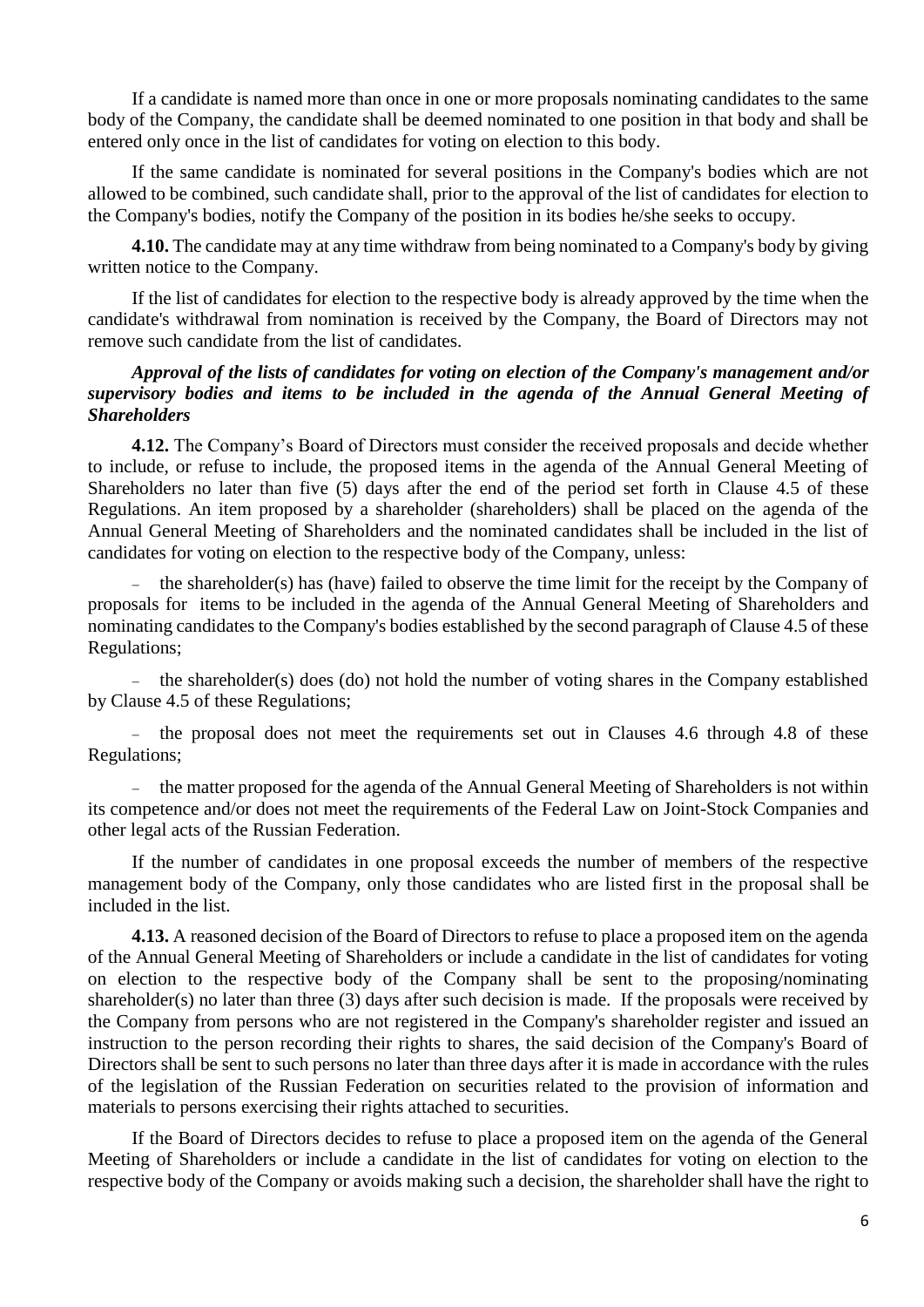file a claim with the court to compel the Company to place the proposed item on the agenda of the General Meeting of Shareholders or to include the candidate in the list of candidates for voting on election to the respective body of the Company.

**4.14.** In addition to items proposed by shareholders for the agenda of the Annual General Meeting of Shareholders and candidates nominated by shareholders to form the respective body, the Board of Directors may place items on the agenda of the General Meeting of Shareholders or include candidates in the list of candidates for election to the respective body of the Company at its discretion. The number of candidates nominated by the Company's Board of Directors may not exceed the number of members of the respective body.

**4.15.** The Board of Directors may include any number of items in the agenda of the Annual General Meeting of Shareholders at its own initiative.

**4.16.** If the proposed agenda of the Annual General Meeting of Shareholders contains an item on the reorganisation of the Company, the proposal nominating candidates to the bodies of the company being established is subject to the provisions of the Federal Law on Joint-Stock Companies and Clauses 4.8 and 4.9 of these Regulations.

# **Article 5. EXTRAORDINARY GENERAL MEETING OF SHAREHOLDERS**

**5.1.** All General Meetings of Shareholders other than the Annual Meeting shall be extraordinary meetings.

**5.2.** An Extraordinary General Meeting of Shareholders shall be held and convened by decision of the Board of Directors made at its own initiative or upon request of the Auditing Commission, the Auditor, or a shareholder (shareholders) holding at least ten (10) percent of the Company's voting shares as of the date the request is submitted.

**5.3.** The proportion of the Company's voting shares held by the shareholder(s) that signed the request to convene an Extraordinary General Meeting of Shareholders and the total number of the Company's voting shares shall be determined as of the date the request is submitted.

**5.4.** The Board of Directors must convene an Extraordinary General Meeting of Shareholders at its own initiative in cases provided for by current legislation of the Russian Federation.

## *Time limits for convening an Extraordinary General Meeting of Shareholders*

**5.5.** An Extraordinary General Meeting of Shareholders convened at the request of the Auditing Commission, the Auditor or a shareholder (shareholders) holding at least ten (10) percent of the Company's voting shares shall be held within forty (40) days after the date on which the request to hold an Extraordinary General Meeting of Shareholders was submitted.

If the proposed agenda of the Extraordinary General Meeting of Shareholders contains an item on the election of members of the Board of Directors, such General Meeting of Shareholders shall be held within seventy-five (75) days after the date on which the request to hold an Extraordinary General Meeting of Shareholders was submitted. In this case, the Company's Board of Directors must determine the date till which shareholder proposals nominating candidates for election to the Board of Directors will be considered.

Where, pursuant to Articles 68 through 70 of the Federal Law on Joint-Stock Companies, the Board of Directors must decide to hold an Extraordinary General Meeting of Shareholders, such General Meeting of Shareholders shall be held within forty (40) days after the decision to hold it was made by the Company's Board of Directors.

Where, pursuant to the Federal Law on Joint-Stock Companies, the Board of Directors must decide to hold an Extraordinary General Meeting of Shareholders to elect members of the Board of Directors, such General Meeting of Shareholders shall be held within seventy (70) days after the decision to hold it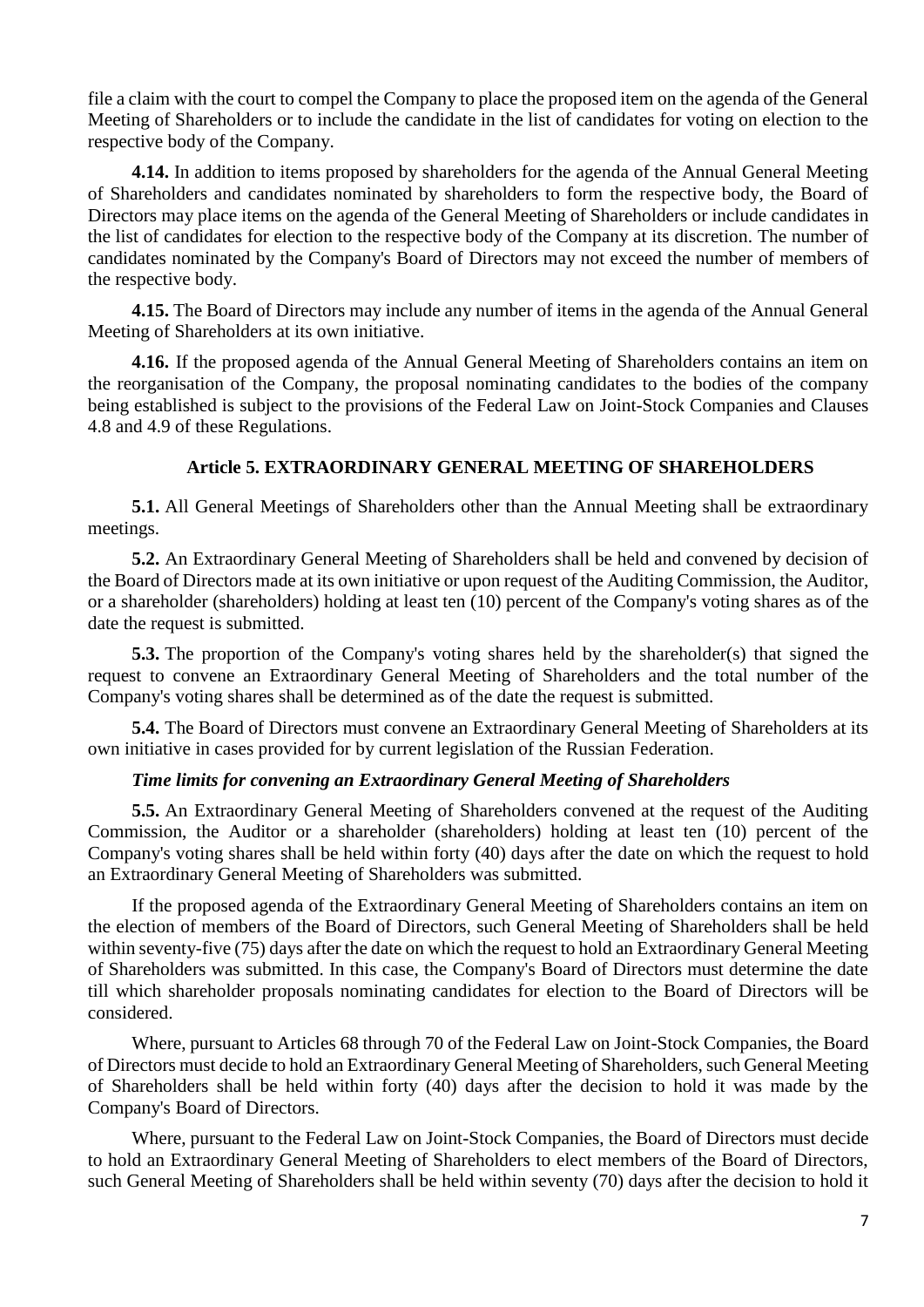was made by the Company's Board of Directors.

**5.6.** A request to hold an Extraordinary General Meeting of Shareholder may be submitted to the Company using the methods provided for by Clause 4.6 of these Regulations.

**5.7.** Within five (5) days after the date on which a request to convene an Extraordinary General Meeting of Shareholders is submitted by the Auditing Commission, the Auditor or a shareholder (shareholders) holding at least ten (10) percent of the Company's voting shares, the Board of Directors must make a decision whether to convene or refuse to convene an Extraordinary General Meeting of **Shareholders** 

**5.8.** A decision to refuse to convene an Extraordinary General Meeting of Shareholders upon the request of the Auditing Commission, the Auditor or a shareholder (shareholders) holding at least ten (10) percent of the Company's voting shares may be made if:

 the procedure for submitting a request to convene an Extraordinary General Meeting of Shareholders established by the Federal Law on Joint-Stock Companies was not complied with;

 the shareholder(s) requesting to convene an Extraordinary General Meeting of Shareholders holds (hold) less than ten (10) percent of the Company's voting shares;

 none of the matters proposed for the agenda of the Extraordinary General Meeting of Shareholders is within its competence and/or meets the requirements of the Federal Law on Joint-Stock Companies and other legal acts of the Russian Federation.

**5.9.** The decision of the Company's Board of Directors to convene an Extraordinary General Meeting of Shareholders or a reasoned decision to refuse to convene it shall be sent to the Company's body or persons requesting to convene it no later than three (3) days after such decision is made. If a request to convene an Extraordinary General Meeting of Shareholders was received by the Company from persons who are not registered in the Company's shareholder register and issued an instruction to the person recording their rights to shares, the said decision of the Company's Board of Directors shall be sent to such persons no later than three days after it is made in accordance with the rules of the [legislation o](http://garant.rrost.lan/#/document/10106464/entry/0)f the Russian Federation on securities related to the provision of information and materials to persons exercising their rights attached to securities.

**5.10.** If the Company's Board of Directors has not made the decision to convene an Extraordinary General Meeting of Shareholders within the time limit set forth in this Charter or has decided to refuse to convene it, the Company's body or persons requesting to convene such meeting may file a claim with the court to compel the Company to hold an Extraordinary General Meeting of Shareholders.

# *Content and form of a request to convene an Extraordinary General Meeting of Shareholders*

**5.11.** A request to hold an Extraordinary General Meeting of Shareholders shall be submitted to the Company in writing according to Clauses 4.6 and 5.6 of these Regulations.

**5.12.** A request to hold an Extraordinary General Meeting of Shareholders shall state the items to be included in the agenda of such General Meeting of Shareholders.

**5.13.** A request to hold an Extraordinary General Meeting of Shareholders may contain the wording of resolutions on each of those items and a proposal concerning the form of the Extraordinary General Meeting of Shareholders. If the request to convene an Extraordinary General Meeting of Shareholders contains a proposal nominating candidates to the Company's bodies, such proposal shall be subject to the requirements of the Federal Law on Joint-Stock Companies, the Charter and these Regulations for shareholder proposals nominating candidates to the Company's bodies for election at the Annual General Meeting of Shareholders.

**5.14.** The Company's Board of Directors may not modify the wording of agenda items and resolutions thereon or change the proposed form of the Extraordinary General Meeting of Shareholders convened upon the request of the Auditing Commission, the Auditor or a shareholder (shareholders)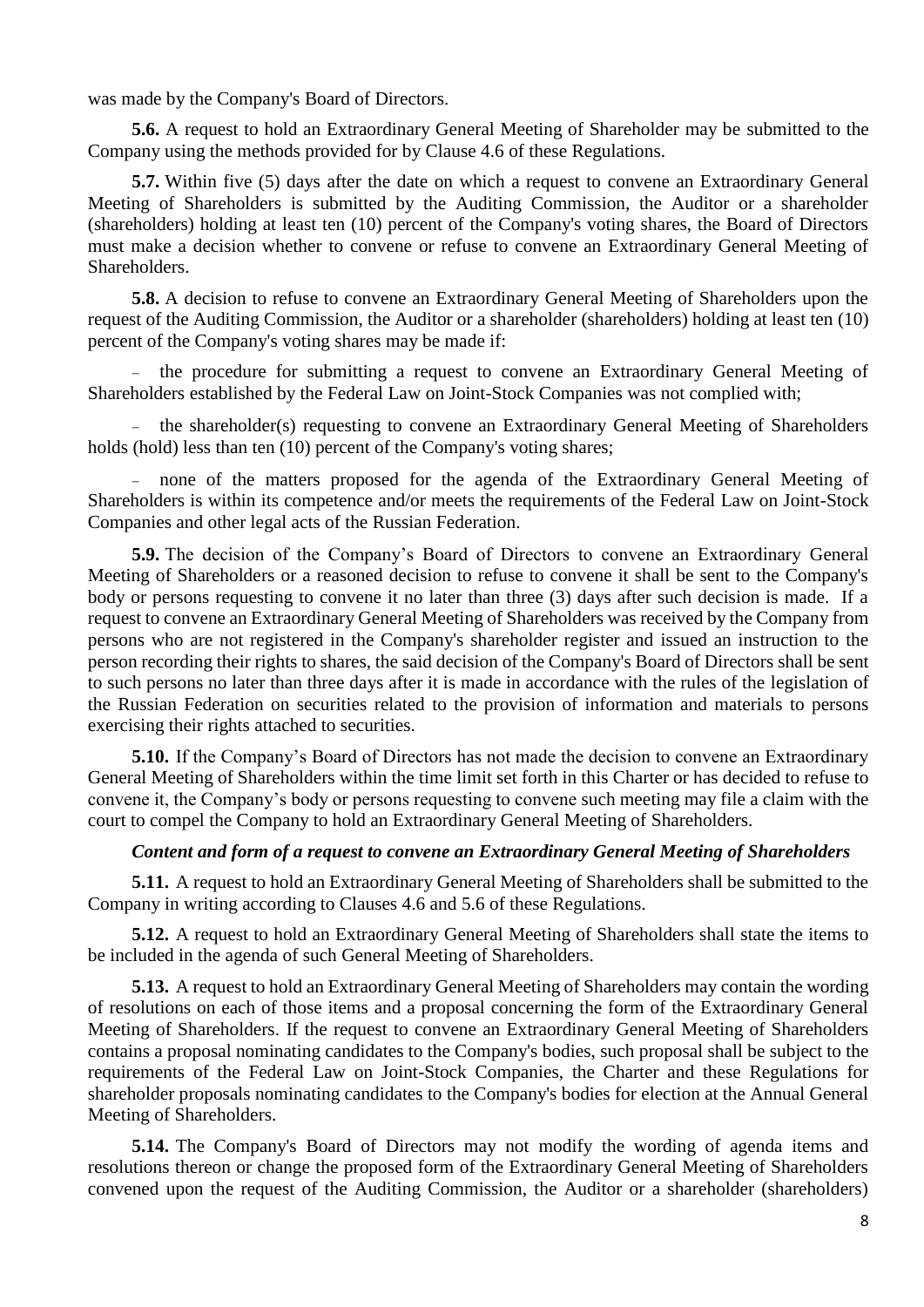holding at least ten (10) percent of the Company's voting shares.

**5.15.** If the same item is contained in several proposals and the shareholders that signed different proposals for the same item of the agenda of an Extraordinary General Meeting of Shareholders proposed different wording for a resolution on that item, or where the Board of Directors proposed additional wording for a resolution thereon, each alternative so proposed shall be put to a vote.

**5.16.** If the request to convene an Extraordinary General Meeting of Shareholders comes from a shareholder (shareholders), it shall contain the full name(s) (corporate name(s)) of the submitting shareholder(s) and the number and category of their shares, and shall be signed by the shareholder(s).

If the request to convene an Extraordinary General Meeting of Shareholders is signed by a shareholder (shareholders) or representatives of a shareholder (shareholders) whose shares are recorded on a depo account with a depositary, the documents specified in Clause 4.7 of these Regulations shall be attached to such request.

The specifics of submitting a request to hold an Extraordinary General Meeting of Shareholders by way of an instruction issued by a shareholder whose rights to shares in the Company are recorded by a nominal holder to the customer nominal holder are determined by the Bank of Russia Regulation No. 660- P.

If the request to convene an Extraordinary General Meeting of Shareholders comes from the Auditing Commission, it shall be signed by the Chairman of the Auditing Commission or all its members.

If the request to convene an Extraordinary General Meeting of Shareholders comes from the Auditor, it shall be duly signed by an authorised representative of the Auditor. Such request shall be accompanied by a power of attorney issued in the name of the representative that signed the request or by documents evidencing his/her authority to act without a power of attorney.

The date of receipt (presentation, submission) of a request to convene an Extraordinary General Meeting of Shareholders shall be determined according to the Bank of Russia Regulation No. 660-P.

**5.17.** If the agenda of an Extraordinary General Meeting of Shareholders contains items on the election of members of the Board of Directors and/or the Auditing Commission, a shareholder (shareholders) holding in aggregate at least two (2) percent of the Company's voting shares shall be entitled to nominate candidates regardless of who initiated an Extraordinary General Meeting of Shareholders with such agenda items.

The number of candidates in one proposal nominating candidates to the respective body of the Company shall not exceed the number of members of that body established by the Charter.

Shareholder proposals shall be received by the Company no later than thirty (30) days prior to the date of an Extraordinary General Meeting of Shareholders, except in cases provided for by Clause 8 Article 53 of the Federal Law on Joint-Stock Companies.

**5.18.** A proposal nominating candidates to the Company's bodies for election at an Extraordinary General Meeting of Shareholders shall be subject to the provisions set out in Clauses 4.6 through 4.9 of these Regulations, taking into account the specifics of holding an Extraordinary General Meeting of Shareholders and unless otherwise provided by current legislation of the Russian Federation or the Company's Charter.

**5.19.** The Board of Directors shall review the received nominations within five (5) days of receiving them. The nominated candidates shall be included in the list of candidates for voting, unless:

 a proposal nominating candidates to the Company's bodies was received by the Company after the deadline established by these Regulations;

- the shareholder(s) does (do) not hold in aggregate two  $(2)$  percent of the Company's voting shares;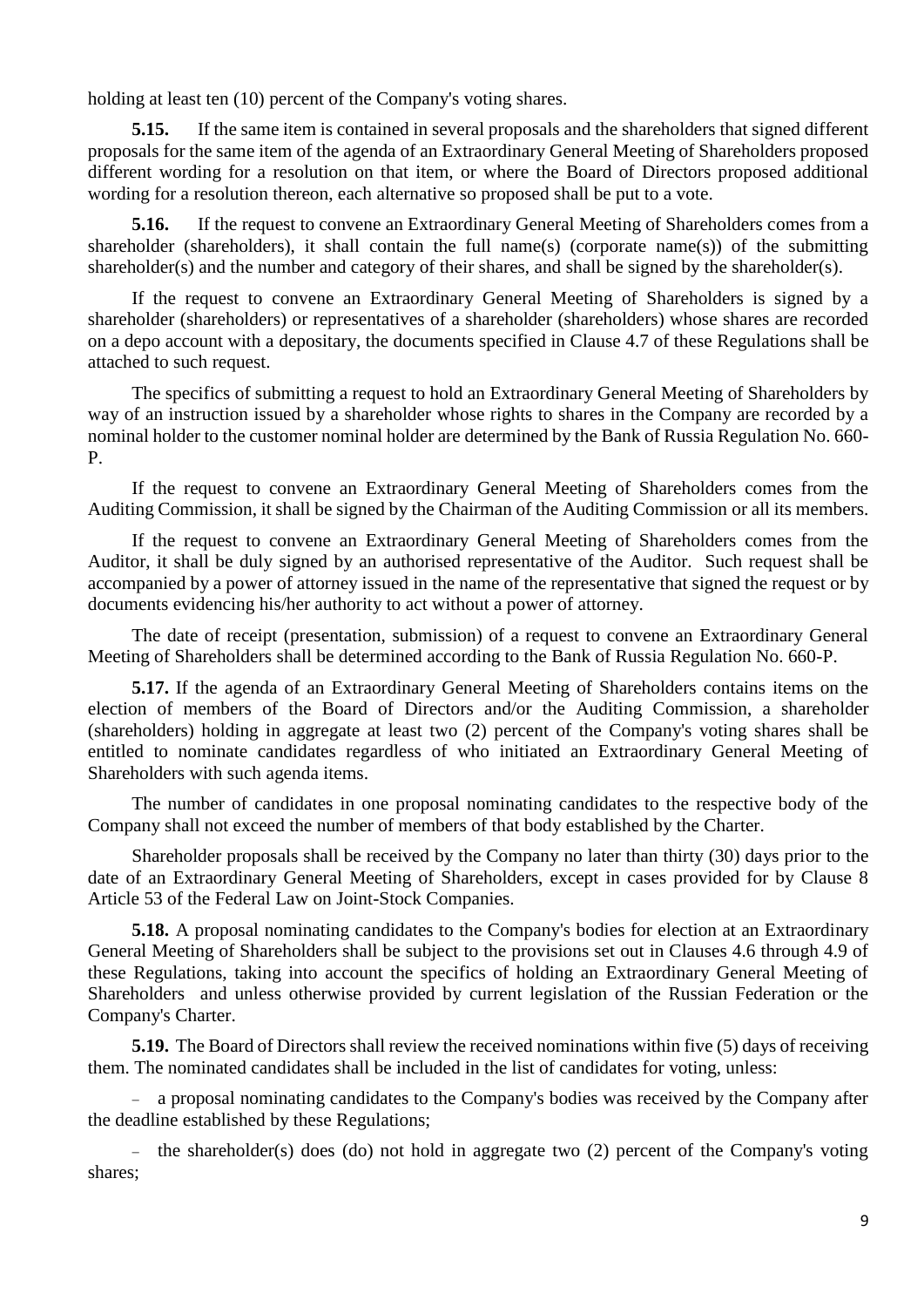- the proposal does not meet the requirements provided for by the Federal Law on Joint-Stock Companies and these Regulations.

**5.20.** If the number of candidates in one proposal exceeds the number of members of the respective body of the Company, only those candidates who are named first in the proposal, up to the number of members of the respective body, shall be included in the list.

**5.21.** A reasoned decision of the Board of Directors to refuse to include a candidate in the list of candidates for voting shall be submitted to the proposing shareholder(s) no later than three (3) days after the date on which it was made. If a proposal to include a candidate in the list of candidates for voting was received by the Company from persons who are not registered in the Company's shareholder register and issued an instruction to the person recording their rights to shares, the said decision of the Company's Board of Directors shall be sent to such persons no later than three days after the date on which it is made in accordance with the rules of the [legislation](http://garant.rrost.lan/#/document/10106464/entry/0) of the Russian Federation on securities related to the provision of information and materials to persons exercising their rights attached to securities.

If the Board of Directors decides to refuse to include a candidate in the list of candidates for voting on election to the respective body of the Company or avoids making such a decision, the shareholder shall have the right to file a claim with the court to compel the Company to include the candidate in the list of candidates for voting on election to the respective body of the Company.

**5.22.** If the proposed agenda of an Extraordinary General Meeting of Shareholders includes an item on the reorganisation of the Company, the proposal nominating candidates to the bodies of the company being established is subject to the provisions of the Federal Law on Joint-Stock Companies and Clauses 4.8 and 4.9 of these Regulations.

# **Article 6. PREPARATIONS FOR HOLDING A GENERAL MEETING OF SHAREHOLDERS**

**6.1.** During preparation for holding a General Meeting of Shareholders the Board of Directors shall determine (taking into account the form of the General Meeting of Shareholders, i.e. physical meeting or absentee voting):

1) the form in which the General Meeting of Shareholders is to be held (physical meeting or absentee voting);

2) the date, [place](consultantplus://offline/ref=7C049FC35356113600DA1E84213A1CC3078757CDAFE9CD1CBC8FBBFDCBFA776C820C03C51AE3740CY1l6J) and time of the General Meeting of Shareholders or, if the General Meeting of Shareholders is to be held by absentee voting, the cut-off date for acceptance of voting ballots;

3) the start time for registration of persons participating in the General Meeting of Shareholders;

4) the address for mailing completed voting ballots, and if the decision of the Board of Directors provides for the possibility of participating in the General Meeting of Shareholders by completing electronic ballots, also the website URL where electronic ballots can be completed;

5) the record date for the General Meeting of Shareholders;

6) the cut-off date for acceptance of shareholder proposals nominating candidates to the Company's Board of Directors, if the agenda of the Extraordinary General Meeting of Shareholders includes an item on the election of members of the Board of Directors;

7) the agenda of the General Meeting of Shareholders;

6) recommendations for the General Meeting of Shareholders regarding the amount of dividends and proposals concerning the dividend record date if a matter regarding payment (declaration) of dividends is included in the agenda of the General Meeting of Shareholders;

9) the procedure for notifying shareholders of the forthcoming General Meeting of Shareholders;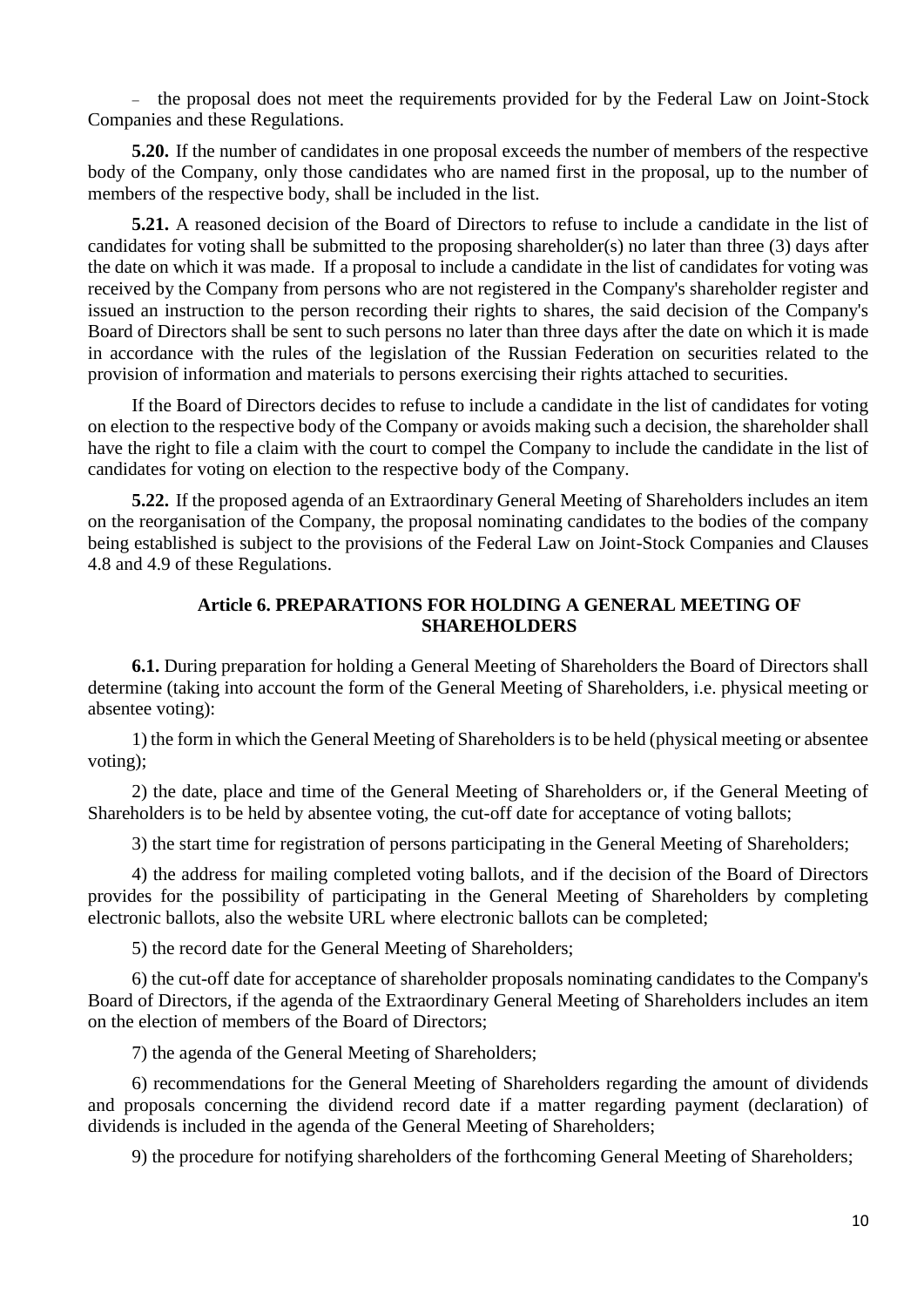10) a list of information (materials) to be provided to shareholders in preparation for the General Meeting of Shareholders and the manner in which such information is to be provided;

11) the form and text of the voting ballot and the wording of resolutions on the agenda items of the General Meeting of Shareholders, which are to be sent in electronic form (as electronic documents) to the nominal shareholders registered in the Company's shareholder register.

13) other matters stipulated by current legislation of the Russian Federation and the Company's Charter.

**6.2.** The Company's Board of Directors is entitled to make decisions on matters set out in Clause 6.1 of these Regulations both when deciding to hold a General Meeting of Shareholders and at any other time while preparing for the same.

**6.3.** The General Meeting of Shareholders held in the form of joint presence of shareholders to discuss the agenda items and adopt resolutions on matters put to a vote (as a physical meeting) shall be held either in Moscow, Saint Petersburg, Novorossiysk, Vladivostok or Yuzhno-Sakhalinsk.

# **Article 7. DRAWING UP A LIST OF PERSONS ENTITLED TO PARTICIPATE IN THE GENERAL MEETING OF SHAREHOLDERS**

7.1. A list of persons entitled to participate in the General Meeting of Shareholders shall be drawn up in accordance with the rules set by current legislation of the Russian Federation for drawing up a list of persons exercising their rights attached to securities.

The record date for a General Meeting of Shareholders may not be earlier than ten (10) days after the date on which the decision to hold the General Meeting of Shareholders is made or more than twentyfive (25) days before the date of the General Meeting of Shareholders, and in the case referred to in [Clause](consultantplus://offline/ref=CEF54EC7F7E5A6DBC9EE30E4A38D778A4782CA98845A40036C4D844CE5289766D11837EED458B1A5D036J)  [2 Article 53](consultantplus://offline/ref=CEF54EC7F7E5A6DBC9EE30E4A38D778A4782CA98845A40036C4D844CE5289766D11837EED458B1A5D036J) of the Federal Law on Joint-Stock Companies, more than fifty-five (55) days before the date of the General Meeting of Shareholders.

Where the agenda of the General Meeting of Shareholders includes an item on the reorganisation of the Company, the record date for the General Meeting of Shareholders may not be more than thirty-five (35) days before the date of the General Meeting of Shareholders.

**7.2.** For the purposes of drawing up a list of persons entitled to participate in the Company's General Meeting of Shareholders a relevant request shall be submitted to the Company's registrar.

The agreement with the registrar shall provide for an obligation of the registrar to provide the mentioned data in due time to enable the Company to comply with the time limit for convening the General Meeting of Shareholders, notifying of the General Meeting of Shareholders, providing voting ballots to shareholders and other time limits established in the interests of shareholders by the Federal Law on Joint-Stock Companies and the Company's Charter.

**7.3.** Information on the record date for the General Meeting of Shareholders shall be disclosed by the Company at least 7 days prior to that date.

**7.4.** The list of persons entitled to participate in the General Meeting of Shareholders shall be made available for review at the location of the Company's executive body and such other location(s) where information (materials) to be provided in preparation for the General Meeting of Shareholders can be reviewed as specified in the notice of the General Meeting of Shareholders.

The list of persons entitled to participate in the General Meeting of Shareholders, excluding information about the will expressed by such persons, shall be made available by the Company for review at the request of persons included in that list who hold at least one percent of the votes on any item on the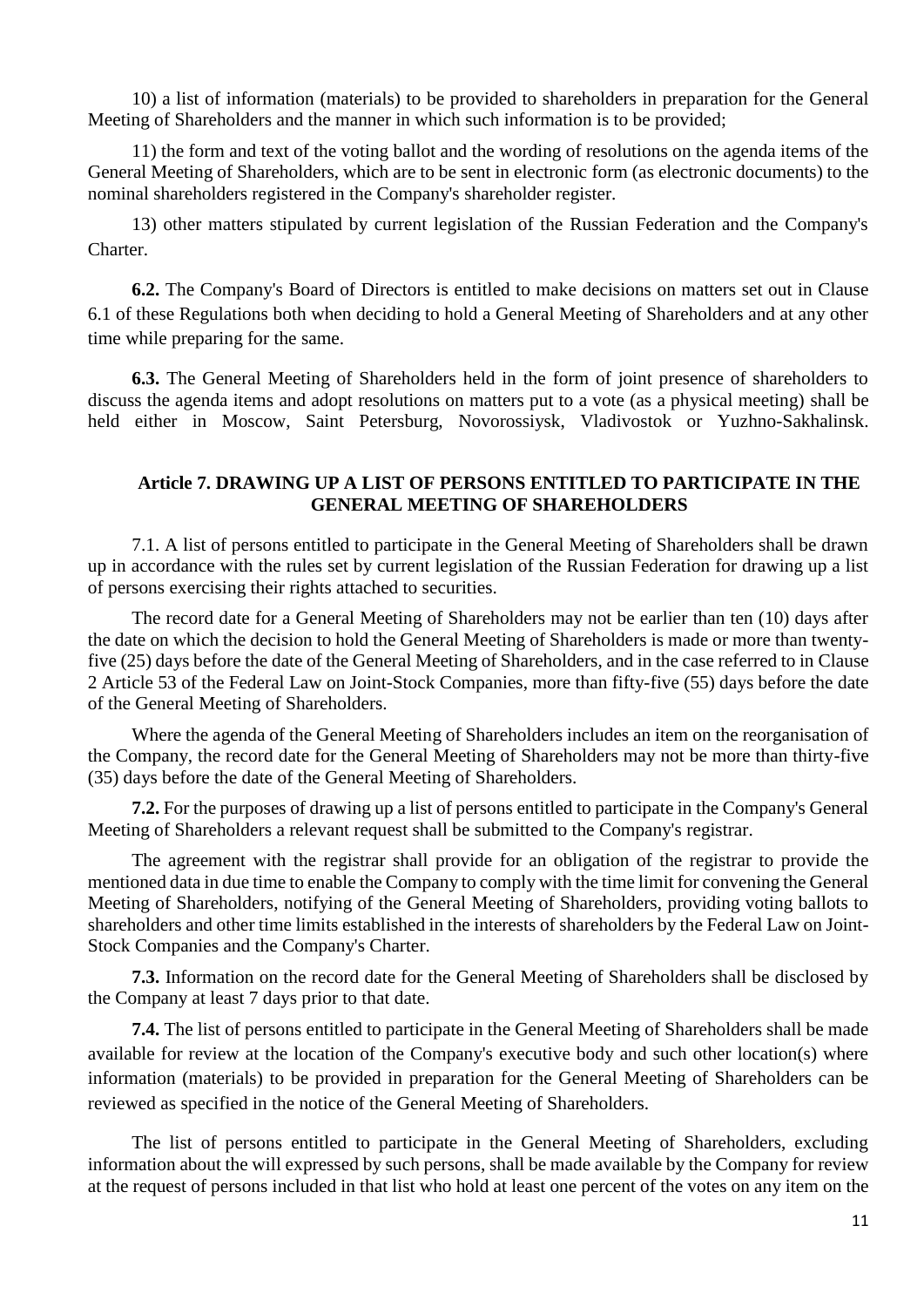agenda of the General Meeting of Shareholders. At the same time, any information that allows identifying individuals included in that list, except for their full names, shall only be provided with the consent of such individuals.

The content of a request to provide the list of persons entitled to participate in the General Meeting of Shareholders and the procedure for receiving and calculating the date of receipt of such request by the Company are subject to the rules established by these Regulations for proposals and requests to convene a General Meeting of Shareholders.

# **Article 8. INFORMATION ABOUT THE HOLDING OF A GENERAL MEETING OF SHAREHOLDERS**

**8.1.** A notice of a General Meeting of Shareholders shall be given at least thirty (30) days before the date of the meeting.

In the cases referred to in Clauses 2 and 8 Article 53 of the Federal Law on Joint-Stock Companies, a notice of an Extraordinary General Meeting of Shareholders shall be given at least fifty (50) days before the date of the meeting.

A notice of the Company's General Meeting of Shareholders shall be posted on the official website of the Company at http://www.scf-group.ru/ at least 30 days before the date of the meeting, unless a longer period is required by current legislation of the Russian Federation.

By decision of the Board of Directors, the Company may additionally inform shareholders of a General Meeting of Shareholders through the mass media, including via print publications (Rossiyskaya Gazeta, Kommersant), electronic media, television, radio, and also via e-mail and other acceptable methods.

A notice of a General Meeting of Shareholders shall indicate the following:

- full corporate name of the Company;
- location of the Company:
- form of the General Meeting of Shareholders;

- date and time of the General Meeting of Shareholders, and where it is held by absentee voting, the cut-off date for acceptance of voting ballots by the Company;

 venue of the General Meeting of Shareholders (address where the General Meeting of Shareholders will be held; information about the premises where the General Meeting of Shareholders will be held can also be indicated);

- start time for registration of persons participating in the General Meeting of Shareholders;

- record date for the General Meeting of Shareholders;
- information on the Company's registrar;
- initiator of the General Meeting of Shareholders;

 agenda of the General Meeting of Shareholders (indicating who proposed a specific item for the agenda of the meeting);

 procedure for reviewing information (materials) to be provided in preparation for the General Meeting of Shareholders and location(s) where it can be reviewed;

- address(es) for mailing completed voting ballots where, under the Federal Law on Joint-Stock Companies and the Company's Charter, completed ballots may be mailed to the Company;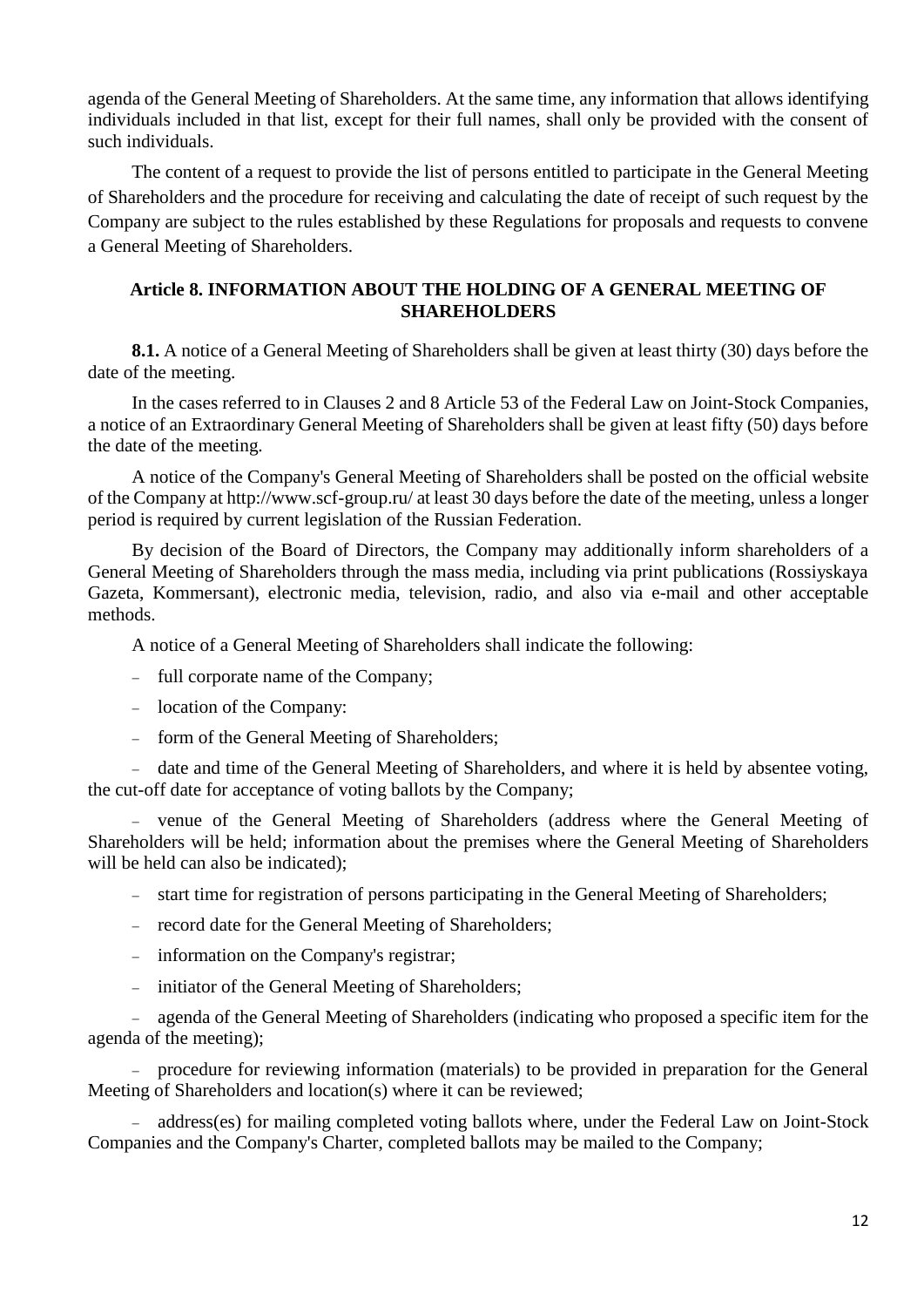- URL of the website where electronic ballots can be completed and an explanation of the procedure for completing an electronic ballot if the decision of the Board of Directors provides for the possibility of participating in the General Meeting of Shareholders by completing electronic ballots on a website;

 in the case of a physical meeting, information about documents that must be presented to be allowed access to the premises where the General Meeting of Shareholders will be held (including a reminder of the need for a participant in the General Meeting of Shareholders of the Company to have an identity document and for a shareholder's representative to have a power of attorney or other documents authorising him/her to participate in the General Meeting of Shareholders on behalf of the shareholder);

 categories (types) of shares conferring their holders the right to vote on all or some issues on the agenda of the General Meeting of Shareholders.

A notice of a General Meeting of Shareholders can include other information as decided by the Board of Directors or provided for by current legislation of the Russian Federation.

**8.2.** A notice of a General Meeting of Shareholders of the Company shall be published by the Company in the manner and within the time limit stipulated by Clause 8.1 of these Regulations and by the Company's Charter. A notice of a General Meeting of Shareholders must be published in Russian and may be additionally published in English.

**8.3.** If a person registered in the Company's shareholder register is a nominal shareholder, a notice of a General Meeting of Shareholders of the Company shall be given in preparation for the meeting in accordance with the rules of the [legislation o](consultantplus://offline/ref=D86412429E7B5C345854BB25A0A4E54A752CC416F658DCC1480D02BC036F9E5B2FFBF45C2DA8h8z8N)f the Russian Federation on securities for provision of information and materials to persons exercising rights attached to securities.

# **Article 9. INFORMATION (MATERIALS) TO BE PROVIDED TO SHAREHOLDERS IN PREPARATION FOR A GENERAL MEETING OF SHAREHOLDERS**

**9.1.** Information (materials) to be provided to the persons entitled to participate in the General Meeting of Shareholders in preparation for a General Meeting of Shareholders of the Company includes the Company's annual report, its annual accounting (financial) statements and the auditor's report thereon, a report on internal audit conducted in the Company under [Article 87.1](http://garant.rrost.lan/#/document/10105712/entry/871) of the Federal Law on Joint-Stock Companies, a report of the Company's Auditing Commission following a review of the annual report and annual accounting (financial) statements of the Company, information on the candidate(s) to the Company's Board of Directors and Auditing Commission, draft amendments and additions to the Company's Charter or a draft new version of the Company's Charter, draft internal documents of the Company which are subject to approval by the General Meeting of Shareholders, draft resolutions of the General Meeting of Shareholders, information provided for by [Article 32.1](http://garant.rrost.lan/#/document/10105712/entry/321) of the Federal Law on Joint-Stock Companies about shareholder agreements concluded during the year preceding the date of the General Meeting of Shareholders, reports of the Company's Board of Directors on major transactions, a report on interested-party transactions concluded by the Company in the reporting year and other information (materials) provided for by current legislation.

**9.2.** Additional information (materials) that must be provided to the persons entitled to participate in the General Meeting of Shareholders in preparation for the meeting includes the following:

# *with respect to the agenda items voting on which may give rise to the right to demand redemption of shares by the Company:*

- independent appraiser's report on the market value of the Company's shares for which a redemption demand may be presented to the Company;

a calculation of the Company's net asset value based on its accounting statements for the last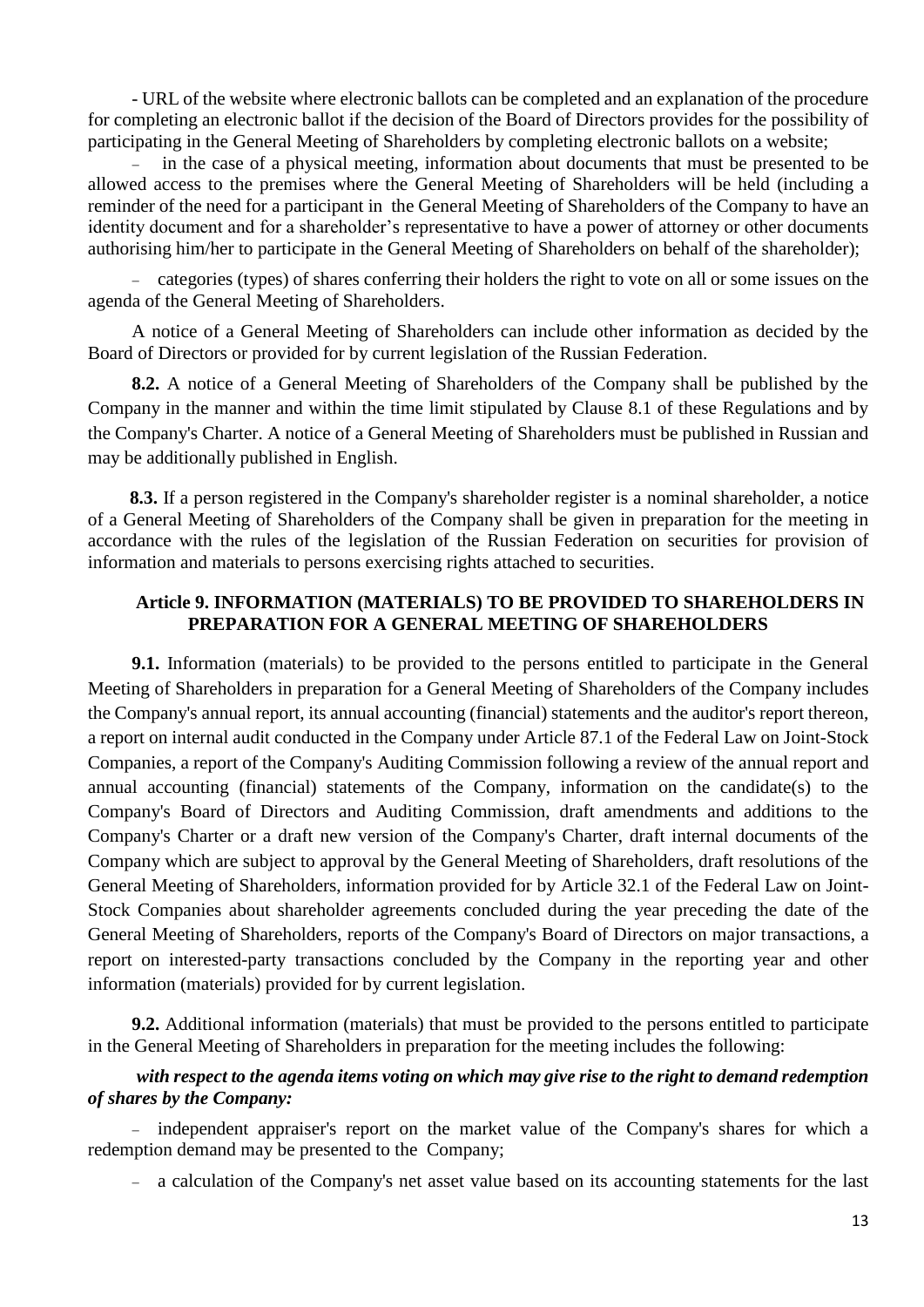completed reporting period;

 $\epsilon$  the minutes (extract from the minutes) of the Board of Directors meeting where the decision on the redemption price of the Company's shares was made, specifying the redemption price;

#### *with respect to an item on the reorganisation of the Company:*

 a draft resolution on division, spin-off or transformation or a (draft) merger or accession agreement to be concluded between companies participating in the merger or accession;

- substantiation of the terms and procedure for reorganisation of the Company contained in the division, spin-off or transformation decision or merger or accession agreement approved (taken) by the authorised body of the Company;

- a draft deed of transfer (division balance sheet);

 annual reports and annual accounting statements of all entities participating in the reorganisation for the three completed financial years preceding the date of the General Meeting of Shareholders or for each completed financial year since the inception of an entity, if the entity has been in operation for less than three years;

- interim accounting statements of all entities participating in the reorganisation for the last completed reporting period consisting of three, six or nine months preceding the date of the General Meeting of Shareholders, if such statements are prepared.

**9.3.** The Board of Directors may decide to provide persons entitled to participate in the General Meeting of Shareholders with other information (materials) in addition to what is stipulated by current legislation of the Russian Federation, the Company's Charter and these Regulations. Such information (materials) may include, inter alia, analytical research and press materials.

**9.4.** Information (materials) to be provided to the persons entitled to participate in the General Meeting of Shareholders must be made available to them for review at least thirty (30) days before the date of the General Meeting of Shareholders, unless a longer period is required by current legislation of the Russian Federation, at the location of the Company's sole executive body and such other locations as specified in the notice of the General Meeting of Shareholders. The said information (materials) shall also be available to the persons participating in the General Meeting of Shareholders held in the form of a physical meeting during the meeting.

**9.5.** Information (materials) to be provided to the persons entitled to participate in the General Meeting of Shareholders and also information about travel to the venue of the General Meeting of Shareholders, a model form of a power of attorney for participation of a shareholder's representative in the General Meeting of Shareholders and information about the procedure for its certification shall be posted for review by shareholders on the Company's website at http://www.scf-group.ru/.

**9.6.** At the request of a person entitled to participate in the General Meeting of Shareholders, the Company must provide the person with copies of the above-mentioned documents within 7 business days after the date on which the Company received the request (from the starting date of the period during which information (materials) to be provided to the persons entitled to participate in the General Meeting of Shareholders is to be available to such persons, if the relevant request was received before the starting date of that period).

The fee charged by the Company for copies of documents containing information (copies of materials) to be provided to the persons entitled to participate in the General Meeting of Shareholders in preparation for a General Meeting of Shareholders of the Company shall not exceed the cost of making such copies.

9.7. If a person registered in the Company's shareholder register is a nominal shareholder, information (materials) to be provided to the persons entitled to participate in the General Meeting of Shareholders in preparation for the meeting shall be provided to the person in accordance with the rules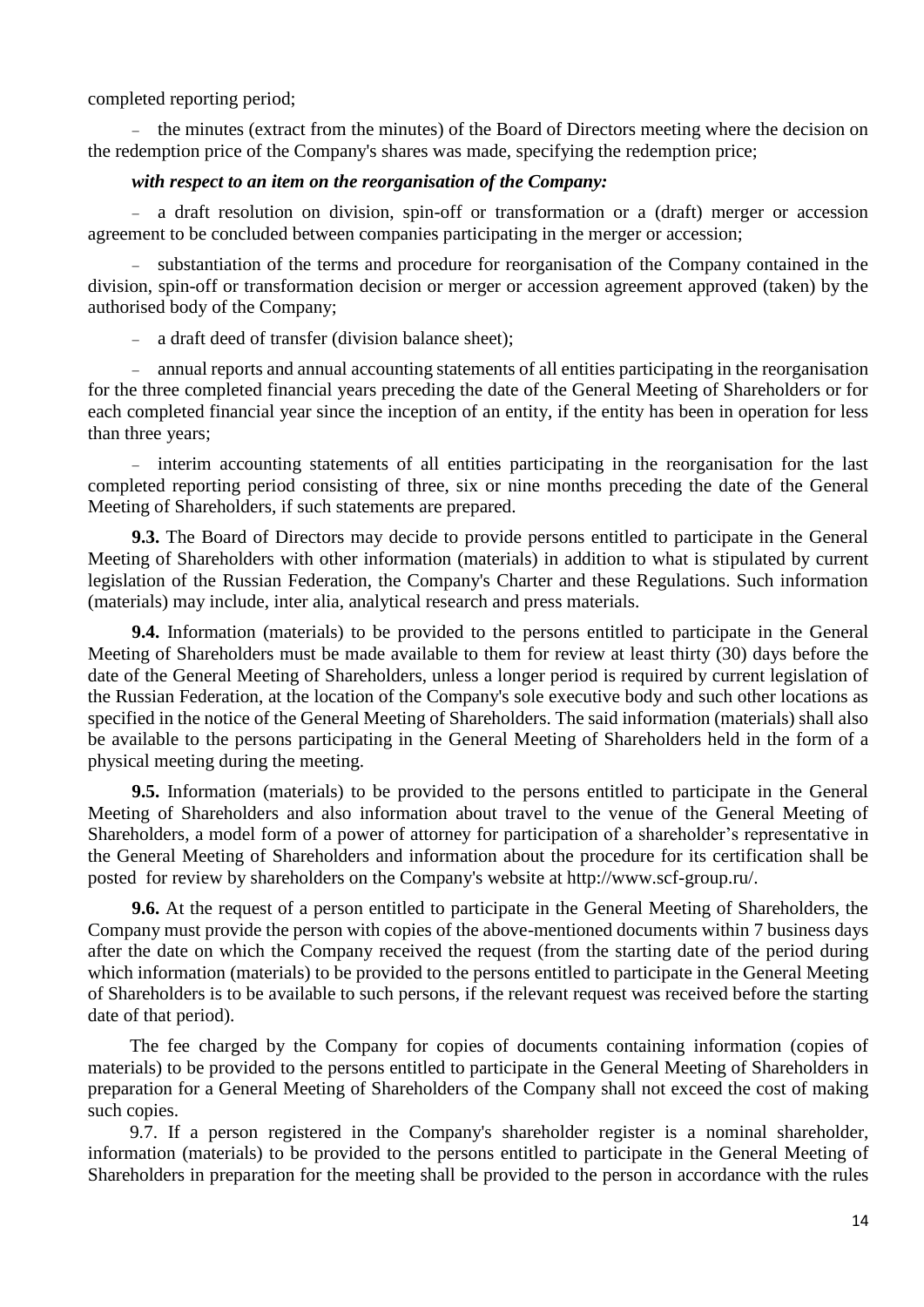of the [legislation](consultantplus://offline/ref=D86412429E7B5C345854BB25A0A4E54A752CC416F658DCC1480D02BC036F9E5B2FFBF45C2DA8h8z8N) of the Russian Federation on securities related to the provision of information and materials to persons exercising their rights attached to securities.

# **Article 10. PROCEDURE FOR PARTICIPATION OF SHAREHOLDERS AND THEIR REPRESENTATIVES IN A GENERAL MEETING OF SHAREHOLDERS**

**10.1.** Persons included in the list of persons entitled to participate in the General Meeting of Shareholders, persons to whom the rights to shares held by the above-mentioned persons have passed through inheritance or reorganisation, their representatives acting under a voting power of attorney or law, the Auditor's representatives, members of the Board of Directors, the sole executive body, members of the collegiate executive body, members of the Auditing Commission, candidates included in the list of candidates for election to the Company's bodies (at General Meetings of Shareholders with an agenda including the election to the respective bodies of the Company), and other persons invited to participate in the General Meeting of Shareholders by the Chairman of the Board of Directors or initiators of the meeting are entitled to participate in the General Meeting of Shareholders.

**10.2.** A shareholder may exercise the right to participate in the General Meeting of Shareholders either personally or through his/her representative(s).

The documents certifying the powers of successors and representatives of persons included in the list of persons entitled to participate in the General Meeting of Shareholders (notarised copies thereof) shall be attached to the voting ballots submitted by such persons or shall be provided to the Company's Registrar (hereinafter referred to as the "Registrar") acting as the Counting Commission at the time of their registration for participation in the General Meeting of Shareholders.

A shareholder may at any time replace his/her representative at the General Meeting of Shareholders or personally participate in the General Meeting of Shareholders.

**10.3.** A shareholder's representative at the General Meeting of Shareholders shall act according to the powers based on federal laws or regulations issued by authorised state or local authorities or under a written power of attorney. A voting power of attorney shall contain information about the principal and the representative (for an individual: name, details of identity document (series and/or number of the document, date and place of issue, issuing authority), for a legal entity: name and location). A voting power of attorney shall be executed in accordance with the requirements of the Civil Code of the Russian Federation or shall be notarised.

In the event of a transfer of shares after the record date for the General Meeting of Shareholders, but before the date of the meeting (hereinafter referred to as "shares transferred after the record date"), the transferor entitled to participate in the General Meeting of Shareholders must issue a voting power or attorney to the acquirer of the shares or vote at the General Meeting of Shareholders in accordance with the acquirer's instructions, if this is provided for by the shares transfer agreement. This rule shall likewise apply to each subsequent transfer of shares.

Where the shares transferred after the record date for the General Meeting of Shareholders are transferred to two or more acquirers, the transferor entitled to participate in the General Meeting of Shareholders must vote at the General Meeting of Shareholders in accordance with the instructions given by each acquirer of the shares or issue a voting power of attorney to each acquirer indicating the number of shares which may be voted under the power of attorney.

If the instructions given by the acquirers coincide, their votes shall be summed up. If the voting instructions given by the acquirers with respect to the same item on the agenda of the General Meeting of Shareholders differ, the transferor entitled to participate in the General Meeting of Shareholders must vote on such item according to the received instructions with the number of votes attached to the shares held by each acquirer.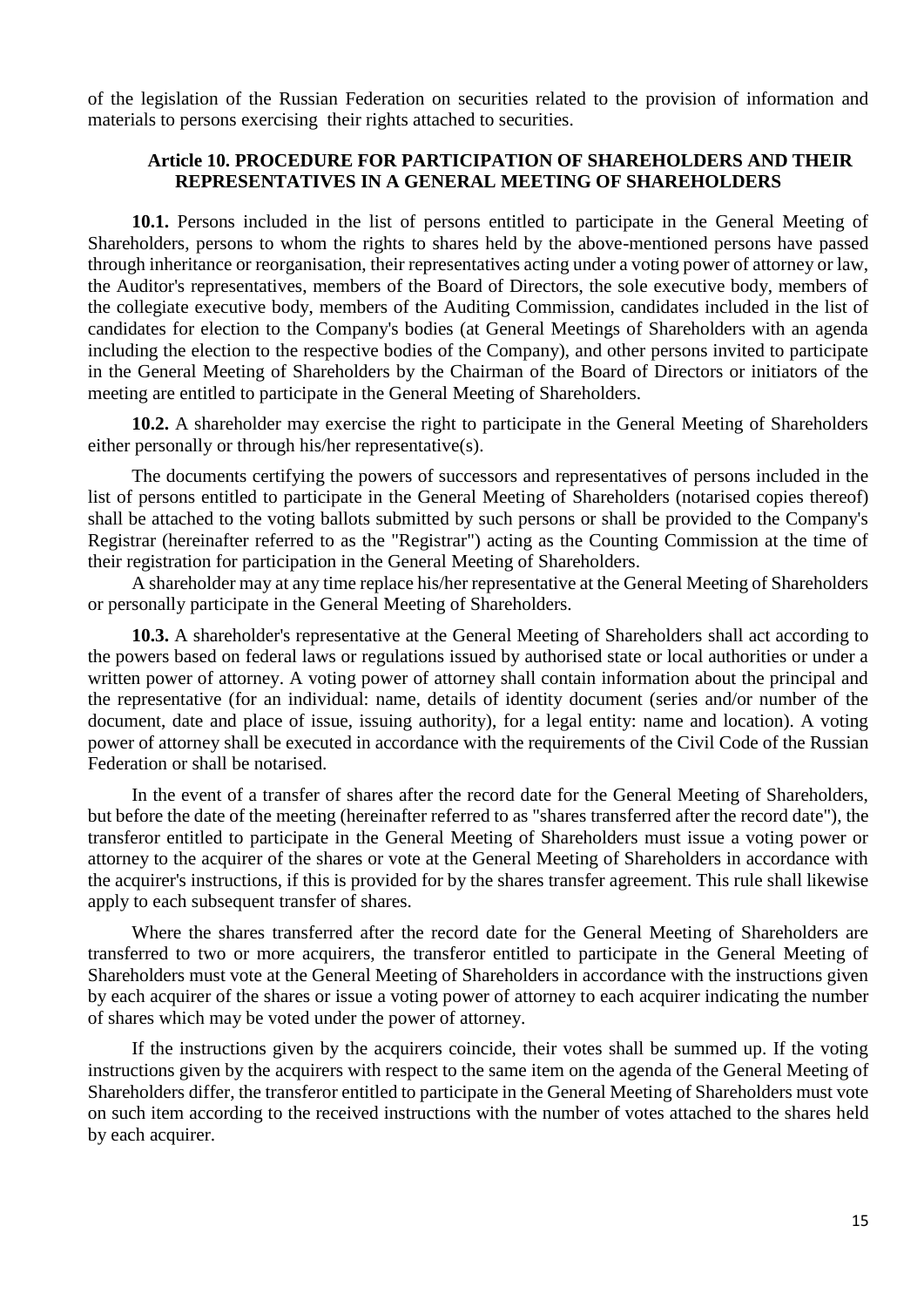If voting powers of attorney have been issued for shares transferred after the record date, the acquirers of such shares shall be registered for participation in the General Meeting of Shareholders and shall be issued voting ballots.

Where shares conferring the right to vote at the General Meeting of Shareholders are traded outside the Russian Federation as securities issued by a foreign issuer under a foreign law evidencing the rights to the underlying shares (depositary receipts), such shares shall be voted only in accordance with the instructions given by holders of depositary receipts.

**10.4.** Voting ballots received by the Company, which are signed by a representative acting under a voting power of attorney, shall be deemed invalid if the Company or the Registrar acting as the Counting Commission receives a notice of replacement (revocation) of such representative no later than two (2) days before the date of the General Meeting of Shareholders.

A person entitled to participate in the General Meeting of Shareholders (including a new representative acting under a power of attorney) shall be registered for participation in the General Meeting of Shareholders and shall be issued voting ballots if the notice of replacement (recall) of the representative is received by the Company or the Registrar acting as the Counting Commission prior to registration of the representative whose powers are terminated.

Where a share in the Company is co-owned by several persons, the voting powers at the General Meeting of Shareholders shall be exercised at their discretion by one of the co-owners or their common representative. The powers of each of the above persons shall be properly documented.

# **Article 11. REGISTRATION OF PARTICIPANTS IN THE GENERAL MEETING OF SHAREHOLDERS. QUORUM AT THE GENERAL MEETING OF SHAREHOLDERS. RECONVENTION OF THE GENERAL MEETING OF SHAREHOLDERS.**

**11.1.** Registration of the persons participating in the General Meeting of Shareholders held as a physical meeting shall be carried out at the venue of the meeting.

The persons entitled to participate in the General Meeting of Shareholders, except for the persons whose voting ballots (notices of the will) were received or whose electronic ballots were completed on a website no later two (2) days before the date of the General Meeting of Shareholders shall be registered for participation in the General Meeting of Shareholders.

Where the General Meeting of Shareholders is held as a physical meeting with an option to complete electronic ballots on a website during the meeting, registration of persons participating in the meeting in this way shall be carried out on the website where electronic ballots are completed.

The persons entitled to participate in the General Meeting of Shareholders held in the form of a physical meeting, whose voting ballots (notices of the will) were received or whose electronic ballots were completed on a website at least two days before the date of the General Meeting of Shareholders are entitled to attend the General Meeting of Shareholders.

Registration of persons entitled to participate in the General Meeting of Shareholders shall be subject to identification of those appearing for participation in the General Meeting of Shareholders by comparing the data shown in the list of persons entitled to participate in the General Meeting of Shareholders with the details of documents produced by such persons (including powers of attorney or other documents evidencing the authority of representatives to act on behalf of shareholders).

In the case of a General Meeting of Shareholders with an option to complete electronic ballots on a website, the identification, authorisation and registration of persons participating in the meeting without being present at its venue shall be carried out in accordance with current legislation.

Registration of persons entitled to participate in the General Meeting of Shareholders who failed to register before the opening of the meeting shall end no earlier than when the deliberations on the last issue on the agenda of the meeting for which there is a quorum are completed.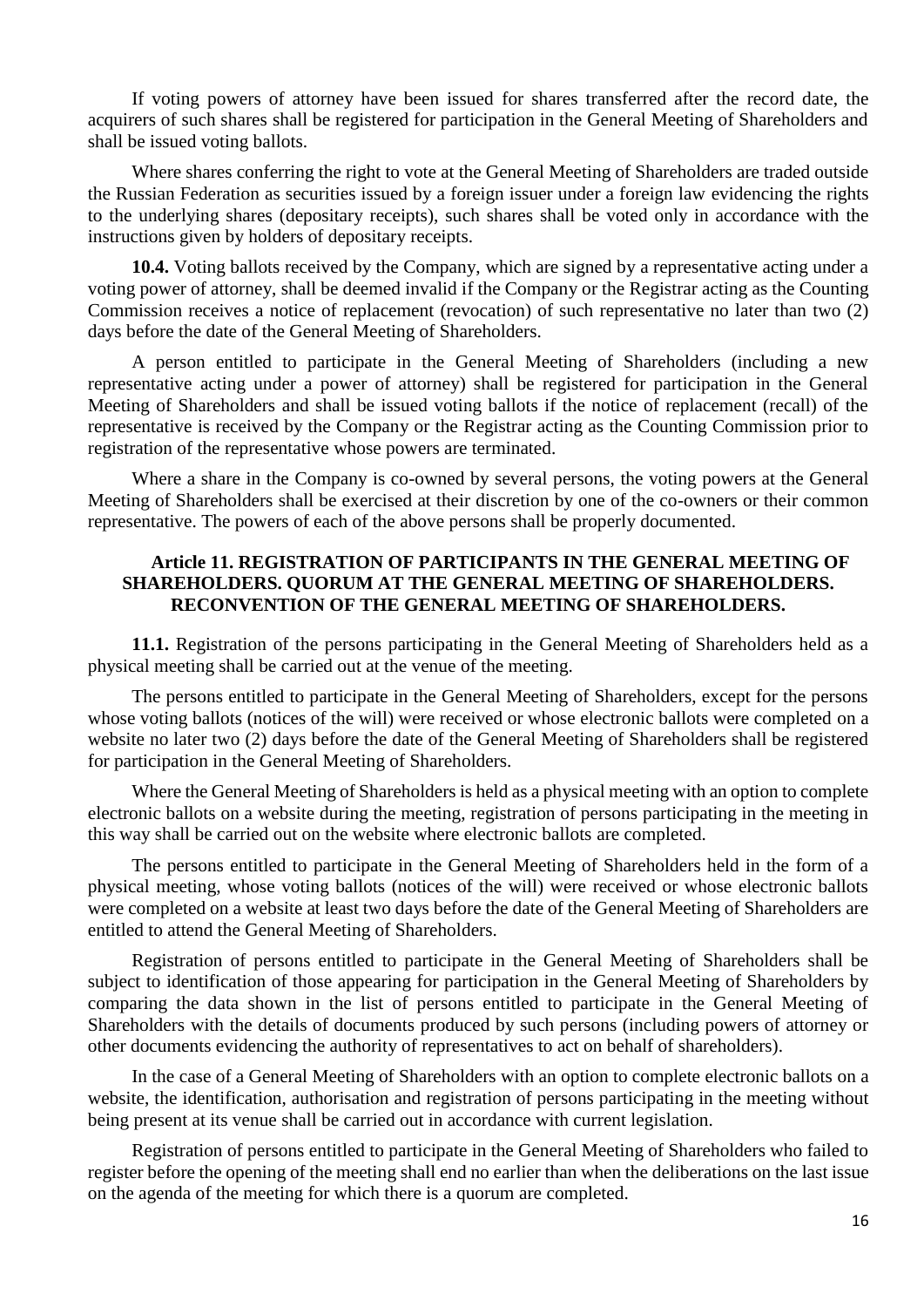**11.2.** A General Meeting of Shareholders shall be competent (have a quorum) if shareholders holding in aggregate more than half of the votes attached to the outstanding voting shares in the Company participate in the meeting.

Shareholders who registered for participation in the General Meeting of Shareholders, including those who registered on the website specified in the notice of the General Meeting of Shareholders and those whose voting ballots were received or whose electronic ballots were completed on the website specified in the notice at least two days before the date of the General Meeting of Shareholders shall be deemed to have participated in the General Meeting of Shareholders.

In the case of a General Meeting of Shareholders held by absentee voting, shareholders whose voting ballots were received or whose electronic ballots were completed on the website specified in the notice of the General Meeting of Shareholders before the cut-off date for accepting ballots shall be deemed to have participated in the meeting.

Shareholders who issued voting instructions to persons keeping records of the rights to their shares in accordance with the rules of the [legislation](http://garant.rrost.lan/#/document/10106464/entry/890) of the Russian Federation on securities shall also be deemed to have participated in the General Meeting of Shareholders if notices of their will were received no later than two days before the date of the meeting or the cut-off date for accepting ballots in the case of a General Meeting of Shareholders held by absentee voting

If the agenda of the General Meeting of Shareholders includes issues voted on by different sets of voters, the quorum for a decision on these issues shall be determined separately. The absence of a quorum for taking decisions on issues to be voted on by one set of voters does not preclude a decision on the issues voted on by a different set of voters for which there is a quorum.

**11.3.** A General Meeting of Shareholders held as a physical meeting shall be opened if a quorum is present for at least one of the items on the agenda of the meeting by the time it starts.

If by the start of the General Meeting of Shareholders a quorum is not present for any issues on its agenda, such General Meeting of Shareholders shall be adjourned for an hour and a half.

A General Meeting of Shareholders may not be adjourned more than once.

**11.4.** If a quorum is not present:

at an Annual General Meeting of Shareholders, a repeat General Meeting of Shareholders shall be held with the same agenda;

at an Extraordinary General Meeting of Shareholders, a repeat Extraordinary General Meeting of Shareholders may be held with the same agenda.

A repeat General Meeting of Shareholders shall be competent (have a quorum) if shareholders holding in aggregate at least thirty (30) percent of the votes attached to the outstanding voting shares in the Company participate in it.

**11.5.** A notice of a repeat General Meeting of Shareholders shall be given in accordance with the requirements of these Regulations concerning notification of a General Meeting of Shareholders. Voting ballots for a repeat General Meeting of Shareholders shall be served and sent in accordance with the requirements of these Regulations regarding the sending of ballots for a General Meeting of Shareholders.

**11.6.** If a repeat General Meeting of Shareholders is held less than forty (40) days after the failed General Meeting of Shareholders, the persons entitled to participate in the General Meeting of Shareholders shall be determined as of the record date for the failed General Meeting of Shareholders.

**11.7.** If a quorum is not present at an Annual General Meeting of Shareholders held pursuant to a court ruling, a repeat General Meeting of Shareholders shall be held within sixty (60) days with the same agenda. An additional court ruling is not required for this purpose. A repeat General Meeting of Shareholders shall be convened and held by the person or the Company's body specified in the court ruling, and if such person or body fails to convene the Annual General Meeting of Shareholders within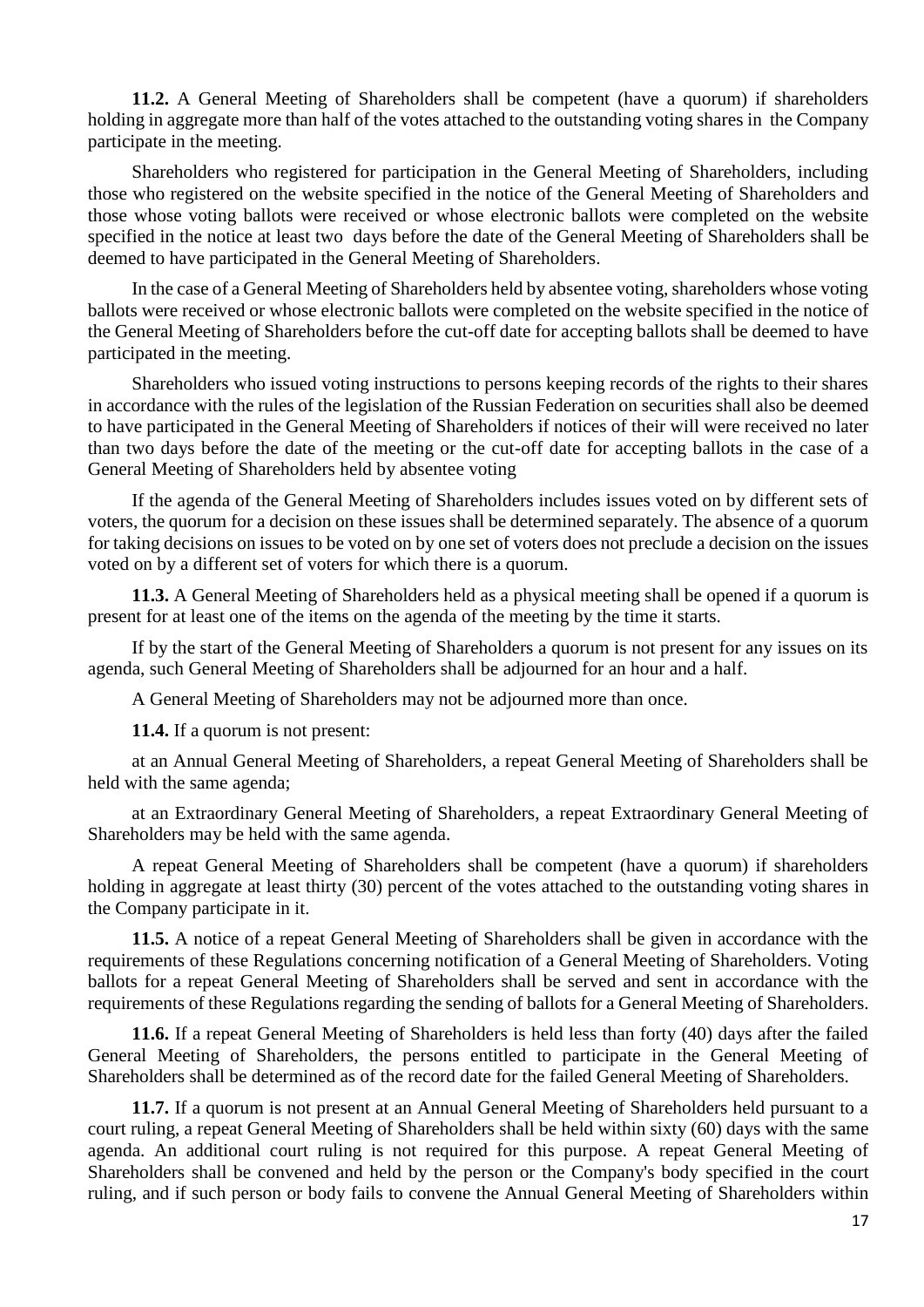the time determined by the court, a repeat General Meeting of Shareholders shall be convened by other persons or the Company's body that filed a claim to the court provided that such persons or body are specified in the court ruling.

If a quorum is not present at an Extraordinary General Meeting of Shareholders held pursuant to a court ruling, a repeat General Meeting of Shareholders shall not be held.

# **Article 12. WORKING BODIES OF THE GENERAL MEETING OF SHAREHOLDERS**

**12.1.** The working bodies of the General Meeting of Shareholders are as follows:

- Chair of the General Meeting of Shareholders (Chair of the meeting);
- Secretary of the General Meeting of Shareholders (Secretary of the meeting);
- Counting Commission (the Registrar acting as the Counting Commission).

**12.2.** The Chair of the General Meeting of Shareholders shall perform his/her functions for the duration of the meeting.

**12.3.** The Chairperson of the Board of Directors, or in his/her absence a Board member, as decided by the Board, shall act as the Chair of the General Meeting of Shareholders. In the absence of such persons, a shareholder representative elected by the General Meeting of Shareholders upon the proposal of the sole executive body or the person performing its functions shall act as the Chair of that General Meeting of Shareholders.

**12.4.** The Chair of the General Meeting of Shareholders shall:

- conduct the General Meeting of Shareholders;
- announce the agenda items;
- ensure that the agenda of the General Meeting of Shareholders is followed;
- ensure all procedural matters are complied with;
- put resolutions on the agenda items to a vote;
- ensure that the rules of procedure for the General Meeting of Shareholders are complied with;
- announce speakers on the agenda items;
- give the floor to speak on agenda items and answer questions;
- sign the minutes of the General Meeting of Shareholders.

**12.5.** The Secretary of the General Meeting of Shareholders shall perform his/her functions for the duration of the meeting.

The Secretary of the Board of Directors shall act as the Secretary of the General Meeting of Shareholders. If the Secretary of the Board of Directors is unable to take part in the General Meeting of Shareholders, the Secretary of the meeting shall be appointed by the Chair of the General Meeting of Shareholders.

**12.6.** The Secretary of the General Meeting of Shareholders shall:

- oversee that the rules of procedure for the General Meeting of Shareholders are complied with;
- take notes of all speeches at the General Meeting of Shareholders;

 provide technical support for the General Meeting of Shareholders (audio- and video recording of the meeting and other activities as decided by the Chair of the General Meeting of Shareholders);

- record those willing to participate in the discussion of agenda items;
- accept written questions from shareholders (their representatives) and pass them over to the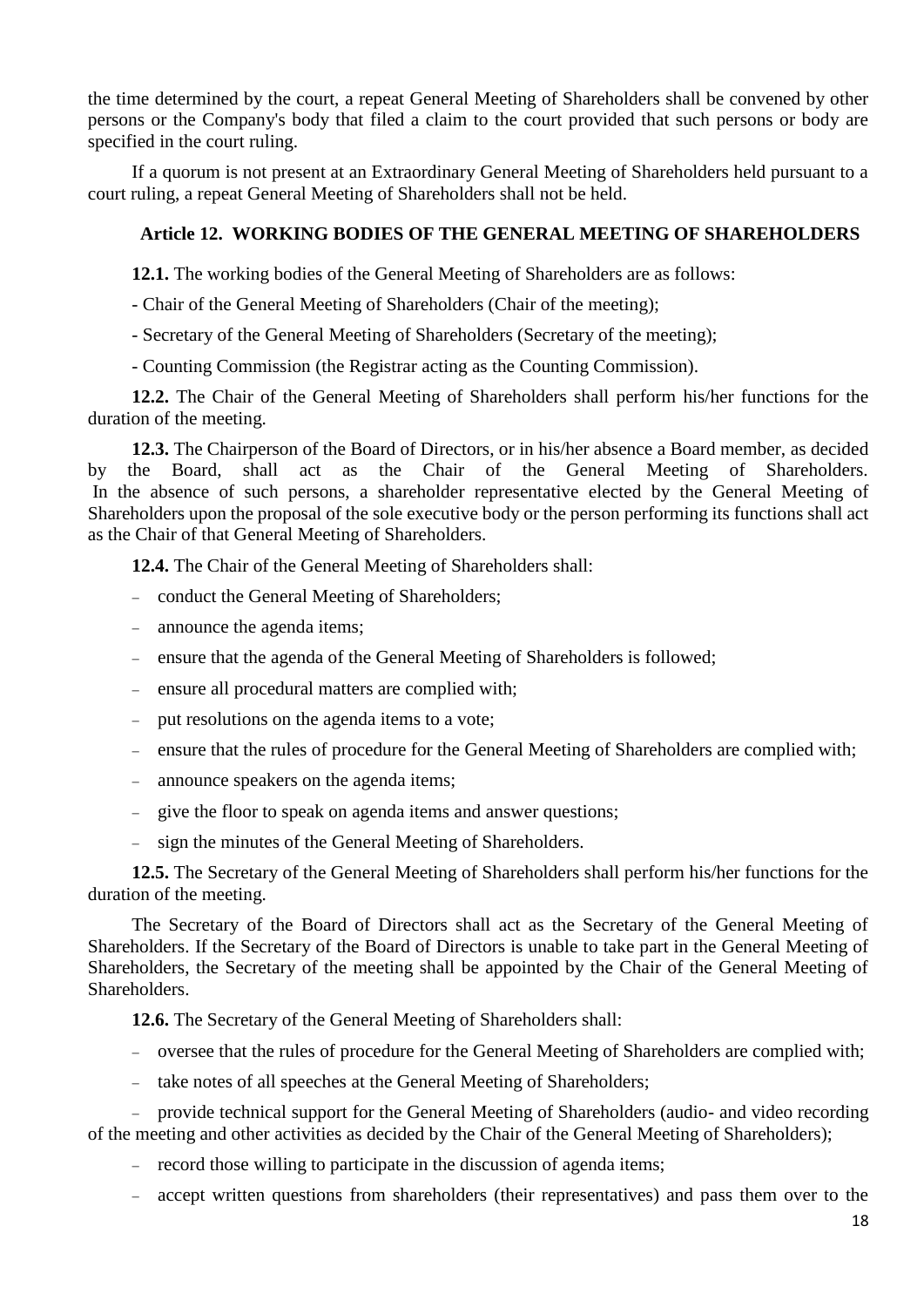Chair of the General Meeting of Shareholders;

 within three (3) days after the closing of the General Meeting of Shareholders, draft and sign the minutes of the General Meeting of Shareholders in two counterparts and submit them to the Chair of the General Meeting of Shareholders for signature.

**12.7.** The functions of the Counting Commission shall be performed by the Registrar, unless otherwise provided by current legislation.

The Counting Commission (the Registrar acting as the Counting Commission) is a working body of the General Meeting of Shareholders.

**12.8.** The Counting Commission (the Registrar acting as the Counting Commission) shall:

 verify the authority of and register the persons participating in the General Meeting of Shareholders;

 determine and announce that a quorum is present at the General Meeting of Shareholders and for each item on the agenda;

- give explanations on issues arising in connection with the exercise of voting rights by shareholders (their representatives) at the General Meeting of Shareholder, explain the procedure for voting on matters put to a vote;

- ensure that the established voting procedure and the voting rights of shareholders are respected;
- count the votes and summarise voting results for each item on the agenda;
- draw up the minutes of voting results;
- transfer voting ballots for archiving.

# **Article 13. PROCEDURE AND RULES OF ORDER FOR THE GENERAL MEETING OF SHAREHOLDERS HELD AS A PHYSICAL MEETING**

**13.1.** Registration of shareholders (their representatives) shall be carried out by the Counting Commission (the Registrar acting as the Counting Commission). The registration commencement time shall be determined by the Board of Directors and indicated in the notice of the General Meeting of Shareholders. Voting at the General Meeting of Shareholders held as a physical meeting shall be done by submitting completed voting ballots to the Company. At the request of persons included in the list of persons entitled to participate in such General Meeting of Shareholders they will be issued voting ballots marked as reissued.

**13.2.** The Chair of the General Meeting of Shareholders shall open the meeting, introduce the presidium of the General Meeting of Shareholders formed in coordination with the Chair of the meeting, and give the floor to the Counting Commission (the Registrar acting as the Counting Commission) to announce whether a quorum is present and preliminary results of registration of shareholders.

If the Chairperson of the Board of Directors or another member of the Board authorised to act as the Chair of the General Meeting of Shareholders by decision of the Board of Directors is absent, the Chair of the meeting shall be elected in accordance with the second paragraph of Clause 12.3 of these Regulations.

**13.3.** If the quorum required for holding the General Meeting of Shareholders is not present, the opening of the General Meeting of Shareholders shall be postponed by an hour and a half. If the quorum required for holding the General Meeting of Shareholders is not present after the passage of this time, the General Meeting of Shareholders shall be deemed failed, which fact shall be recorded in the minutes of the Counting Commission.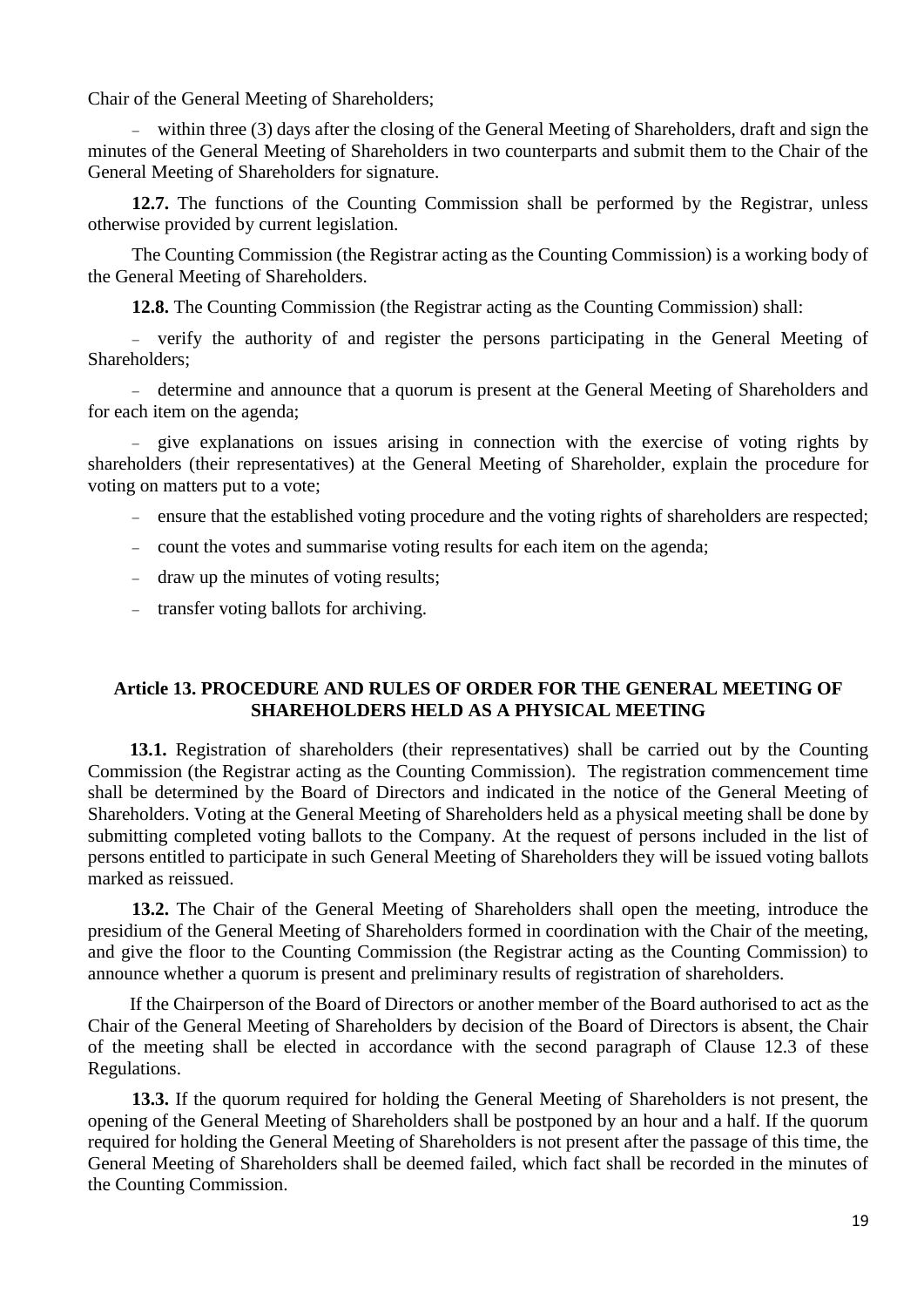**13.4.** If a quorum is present for at least one of the agenda items, the Chair of the meeting shall announce the General Meeting of Shareholders open. The Chair of the General Meeting of Shareholders shall give the floor to speakers on the agenda items in accordance with the agenda approved by the Board of Directors. The floor shall be given for those agenda items for which a quorum is present.

**13.5.** Proposals for speeches on the agenda items shall be submitted in writing to the Secretary of the General Meeting of Shareholders.

The Secretary of the General Meeting of Shareholders shall draw up the lists of speakers on each item as such proposals are received and pass them over to the Chair of the General Meeting of **Shareholders** 

Answers to questions to speakers may be given during the General Meeting of Shareholders orally or submitted to the asking shareholder in writing.

A participant in the meeting may not speak on one agenda item more than two times. The first speech shall be limited to ten (10) minutes and the second to three (3) minutes.

The following information required for recording questions in the minutes of the General Meeting of Shareholders shall be provided when submitting a question:

- the agenda item;
- whether the asker is a shareholder or a shareholder's representative;
- full name for a shareholder; for a representative of an individual shareholder: full name and name of the document upon which he/she is acting; for a representative of a corporate shareholder: corporate name and name of the document upon which he/she is acting;
- asker's signature.

The Chair of the General Meeting of Shareholders has the right to speak out of turn to brief the meeting on any issue and may grant the right to speak out of turn for this purpose to a member of the Board of Directors, a member of the presidium or a participant in the General Meeting of Shareholders.

The Chair of the meeting may not interrupt the speech of a participant in the meeting and comment it, unless this is due to the speaker's violation of the rules of conduct of the meeting and other procedural circumstances.

The Chair of the meeting should seek to ensure that shareholders get answers to all questions directly at the General Meeting of Shareholders. If it is not possible to answer a question immediately due to its complexity, a written answer to the question should be given as soon as possible after the General Meeting of Shareholders.

**13.6.** The following rules of procedure of the General Meeting of Shareholders shall apply:

- the time allocated for reports on agenda items shall be determined by the Chair of the General Meeting of Shareholders in coordination with the speaker, but should not normally exceed twenty (20) minutes;

- the time allocated for answers to questions and briefs: no more than five  $(5)$  minutes;

- every two  $(2)$  hours, a fifteen  $(15)$  minute break shall be announced by decision of the Chair of the General Meeting of Shareholders;

- every four  $(4)$  hours, a one  $(1)$  hour break shall be made.

The Chair of the General Meeting of Shareholders shall announce breaks and the exact time the meeting will resume after breaks.

Once the discussion of the last item on the agenda (the last item on the agenda of the General Meeting for which a quorum is present) has been finished, voting on all agenda items (for which a quorum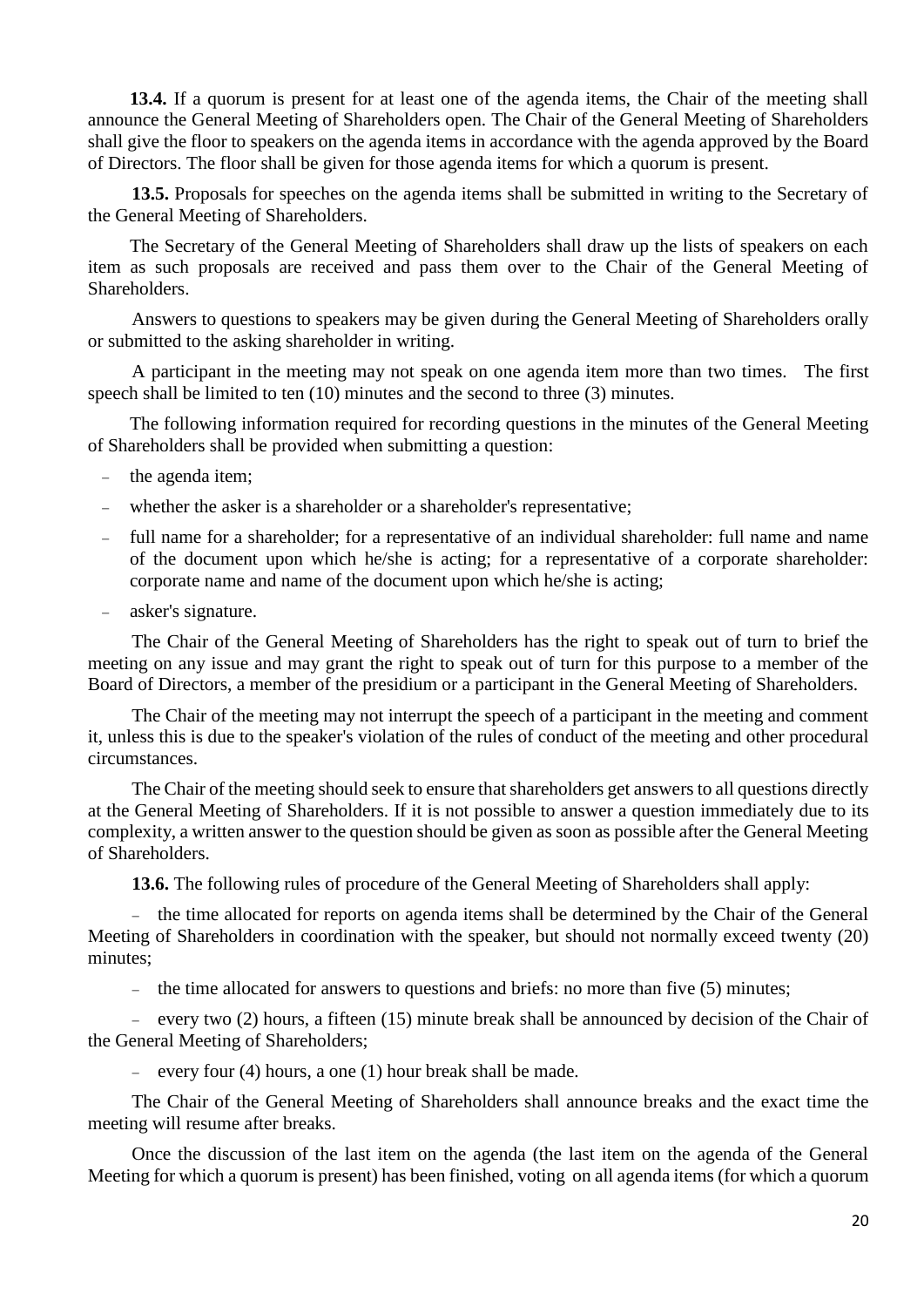is present) has been completed and the voting results have been announced, the Chair of the General Meeting of Shareholders shall announce the General Meeting of Shareholders closed.

# **Article 14. VOTING AT THE GENERAL MEETING OF SHAREHOLDERS. VOTING BALLOTS**

**14.1.** Voting at the General Meeting of Shareholders shall be based on the "one voting share – one vote" principle, with the exception of cumulative voting on the election of members of the Board of Directors.

**14.2.** Voting on the agenda items at the General Meeting of Shareholders shall be by ballot only.

A voting ballot shall be sent or delivered against signature to each person registered in the Company's shareholder register and included in the list of persons entitled to participate in the General Meeting of Shareholders no later than 20 days before the date of the General Meeting of Shareholders, unless otherwise provided by current legislation of the Russian Federation. Voting ballots shall be completed on the original form received by the shareholder from the Company and shall be sent to the Company by registered mail, courier or delivered personally at the addresses specified in the voting ballots; if a decision that voting on the items on the agenda of the General Meeting of Shareholders may be done by completing electronic ballots was taken by Board of Directors in preparation for the General Meeting of Shareholders, then electronic ballots may be completed on the website specified in the notice of the General Meeting of Shareholders.

In the case of a General Meeting of Shareholders held as a physical meeting (joint presence of shareholders to discuss the agenda items and adopt resolutions on matters put to a vote), shareholders may complete electronic ballots during the meeting on a website if they have not exercised their right to participate in such meeting in another way. Where electronic ballots are completed on a website, the date and time they are completed shall be recorded.

The receipt by the Company's Registrar of notices of the will expressed by persons who are entitled to participate in the General Meeting of Shareholders, are not registered in the Company's shareholder register and have given voting instructions in accordance with the requirements of the [legislation](http://garant.rrost.lan/#/document/10106464/entry/890) of the Russian Federation on securities to persons keeping records of their rights to shares is deemed equivalent to voting by ballots.

Where a voting ballot is submitted to the Company before a General Meeting of Shareholders held as a physical meeting or by absentee voting, a ballot signed by the representative of a person included in the list persons entitled to participate in the General Meeting of Shareholders acting under a power of attorney shall be accompanied by the power of attorney (notarised copy) or another document (notarised copy) confirming the representative's right to act on behalf of the shareholder.

**14.3.** Where the General Meeting of Shareholders is held as a physical meeting with voting ballots delivered (served) in advance of the meeting, the voting ballot shall contain the following information:

- full corporate name of the Company;
- location of the Company;
- form of the General Meeting of Shareholders;
- date of the General Meeting of Shareholders;
- time of the General Meeting of Shareholders;
- venue of the General Meeting of Shareholders;

- address(es) for mailing completed voting ballots where, under the Federal Law on Joint-Stock Companies and the Company's Charter, completed ballots may be mailed to the Company;

- matter put to a vote;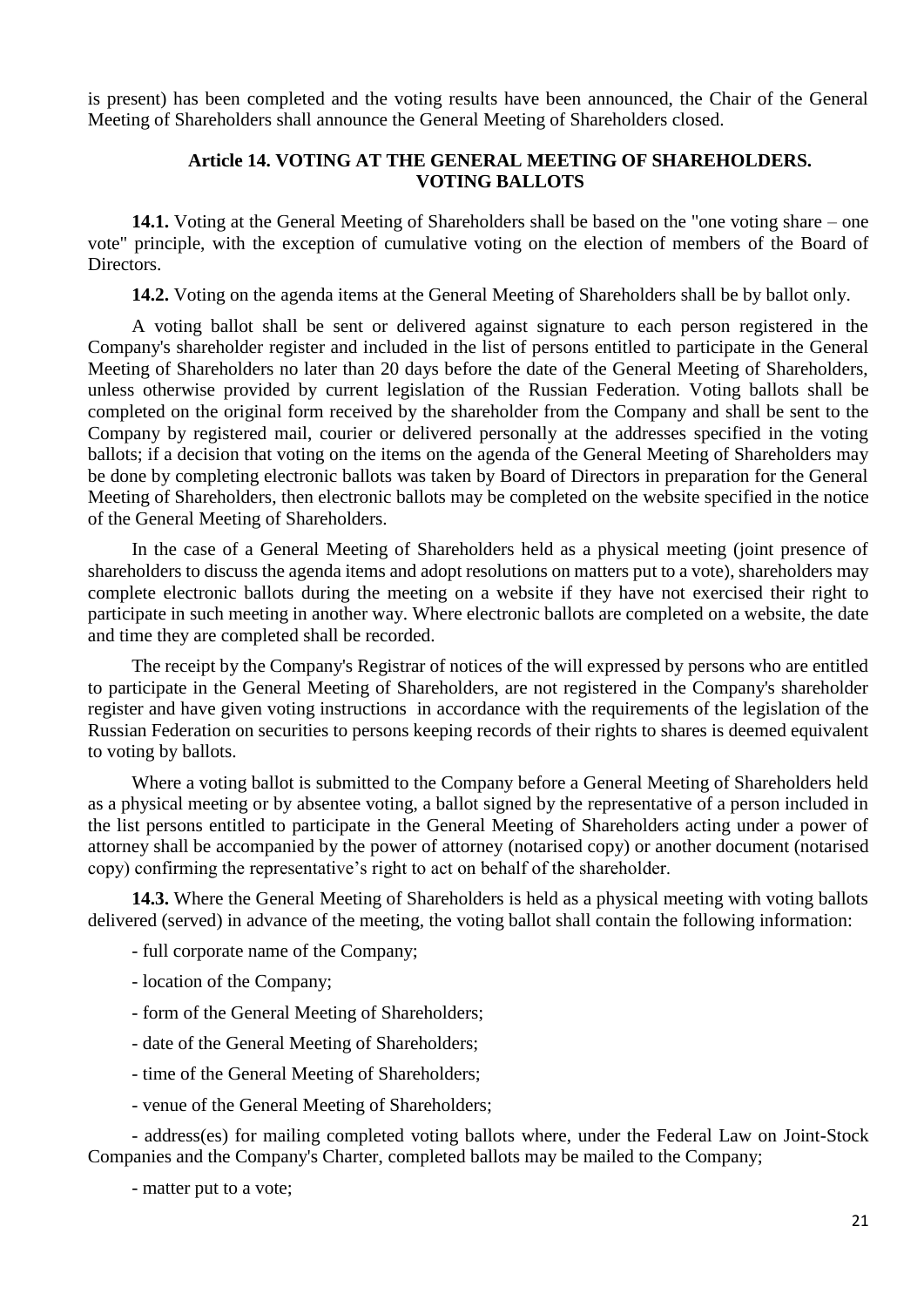- wording of resolutions on the matter put to a vote (name of each candidate) to be voted by that ballot;

- voting options for each agenda item put to a vote, expressed as "for", "against" or "abstained";

- a reminder that the voting ballot is to be signed by the shareholder;

- other information stipulated by the current regulations of the body carrying out regulation, control and supervision of financial markets.

**14.4.** Where the General Meeting of Shareholders is held by absentee voting, the voting ballot shall contain the following information:

- full corporate name of the Company;

- location of the Company;

- form of the General Meeting of Shareholders (absentee voting);

- cut-off date for acceptance of voting ballots;

- postal address for mailing (submitting) completed voting ballots;

- matter put to a vote;

- wording of resolutions on the matter put to a vote to be voted by that ballot;
- voting options for each agenda item put to a vote, expressed as "for", "against" or "abstained";
- a reminder that the voting ballot is to be signed by the shareholder;

- other information stipulated by current legislation.

**14.5.** Requirements for cumulative voting ballots

In the case of cumulative voting on the election of members of the Company's Board of Directors, the voting ballot shall indicate this and shall contain an explanation of the cumulative voting procedure.

In a ballot for cumulative voting, the voting options "for", "against", "abstained" shall be specified once for all candidates included in the list of candidates for election to the Board of Directors or another body of the Company, with a field next to each candidate to indicate the number of votes cast for that candidate.

When voting affirmatively, a participant in the meeting has the right to cast all his/her votes for one candidate or divide them among two or more candidates in any proportion at his/her discretion.

The number of candidates among whom the votes are divided under cumulative voting may exceed the number of persons to be elected to the Company's Board of Directors.

At the same time, the total number of divided votes shall not exceed the number of votes disposed by the participant in the meeting. Otherwise, the ballot shall be deemed invalid.

**14.6.** A ballot shall be deemed invalid if:

- it does not contain the personal signature of the shareholder (the shareholder's representative);
- more than one voting option is left or none of the voting options is selected;

- the total number of votes cast by the shareholder for candidates to the Company's Board of Directors exceeds the number of votes attached to the voting shares held by that shareholder;

- there are corrections and erasures on the ballot;

- it is not possible to unambiguously identify the selected voting option :
- any other voting options or items have been written in by hand.

**14.7.** Shareholder votes cast at a General Meeting of Shareholders shall be counted by the Counting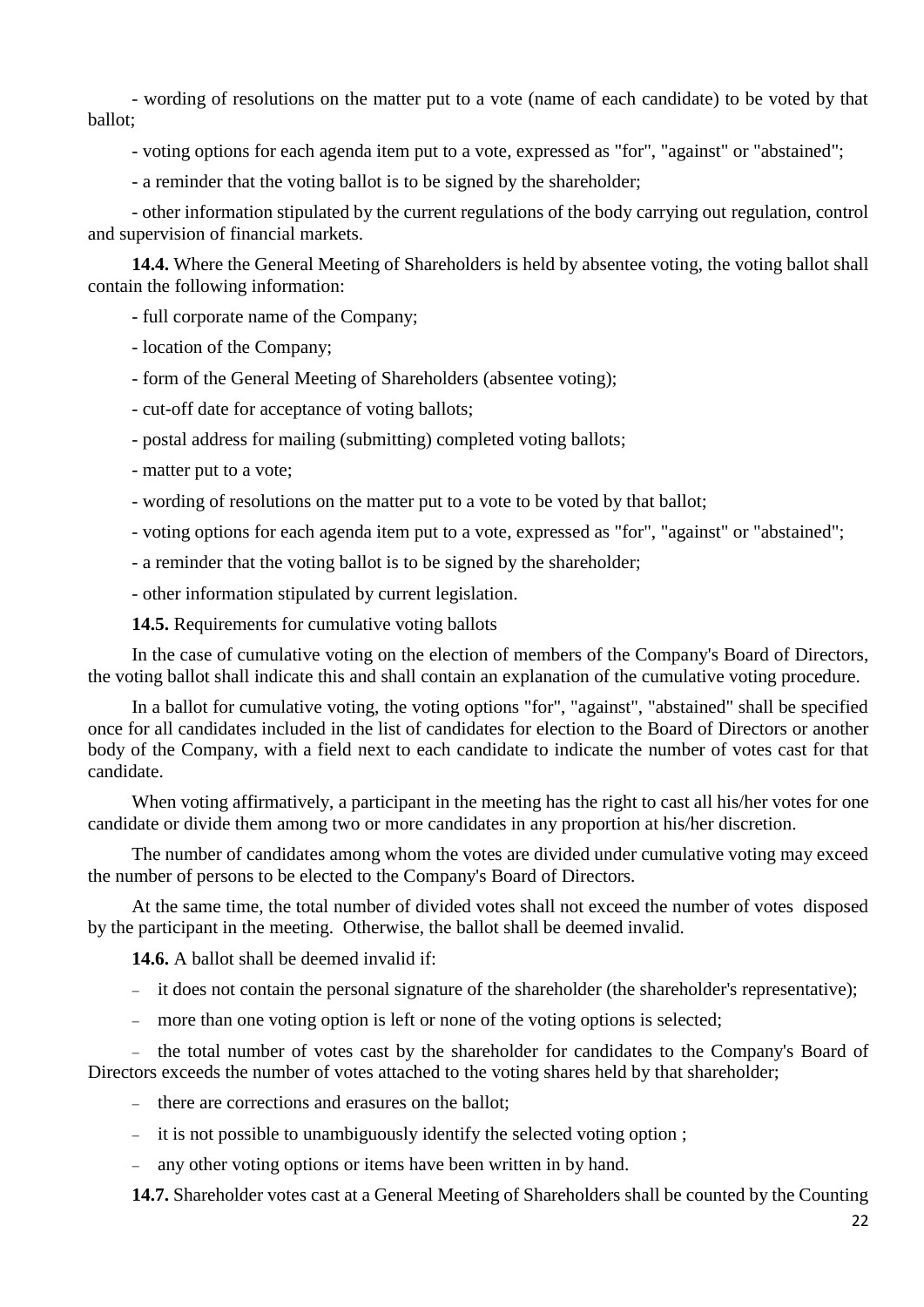Commission (the Registrar acting as the Counting Commission).

If more than one voting option is left in the ballot, the number of votes cast for the respective voting option shall be indicated in the appropriate field, with a note that the votes are cast in accordance with instructions of the persons who acquired the shares after the record date for the General Meeting of Shareholders or instruction given by holders of depositary receipts or other persons exercising their rights attached to depositary receipts or that voting is done under a power of attorney issued forshares transferred after the record date for the General Meeting of Shareholders.

Ballots completed in violation of the above-mentioned requirements and other requirements established by the Bank of Russia for preparing, convening and holding a General Meeting of Shareholders shall be deemed invalid and shall not be counted when counting votes.

If a ballot contains several items put to a vote, a failure to comply with the above-mentioned requirements in respect of one or more items shall not invalidate the ballot as a whole.

If during the vote count it is found that there are two (2) or more ballots filled out by one person, in which different voting options were left for the same item on the agenda of General Meeting of Shareholders, all such ballots shall be deemed invalid as regards voting on that item. This rule shall not apply to the voting ballots signed by a person that issued a power of attorney for shares transferred after the record date for the General Meeting of Shareholders and/or by persons acting under such powers of attorney, in which the number of votes cast for the respective voting option is indicated in the appropriate field and appropriate notes are made.

## **Article 15. VOTING RESULTS AT THE GENERAL MEETING OF SHAREHOLDERS**

**15.1.** The results of voting on matters put to a vote shall be summarised by the Counting Commission (the Registrar acting as the Counting Commission) after all items on the agenda of the General Meeting of Shareholders held as a physical meeting have been addressed or, where the General Meeting of Shareholders is held by absentee voting, after the cut-off date for acceptance of voting ballots.

# **Article 16. MINUTES OF VOTING RESULTS AT THE GENERAL MEETING OF SHAREHOLDERS**

**16.1.** Based on the voting results, the Counting Commission (the Registrar acting as the Counting Commission) shall draw up the minutes of voting results at the General Meeting of Shareholders, which shall reflect the voting results for each agenda item put to a vote and shall be signed by the Counting Commission members or by the Registrar acting as the Counting Commission. The minutes of voting results shall be drawn up no later than three (3) days after the General Meeting of Shareholders is closed or after the cut-off date for acceptance of voting ballots where the General Meeting of Shareholders is held by absentee voting.

**16.2.** The minutes of voting results shall contain the following information:

- full corporate name and location of the Company;
- type of the General Meeting (annual or extraordinary);
- form of the General Meeting (physical meeting or absentee voting);
- record date for the General Meeting;
- date of the General Meeting;

 venue of the General Meeting held as a physical meeting (the address at which the meeting was held);

- agenda of the General Meeting;

- start and end time of registration of persons entitled to participate in the General Meeting, where it is held as a physical meeting;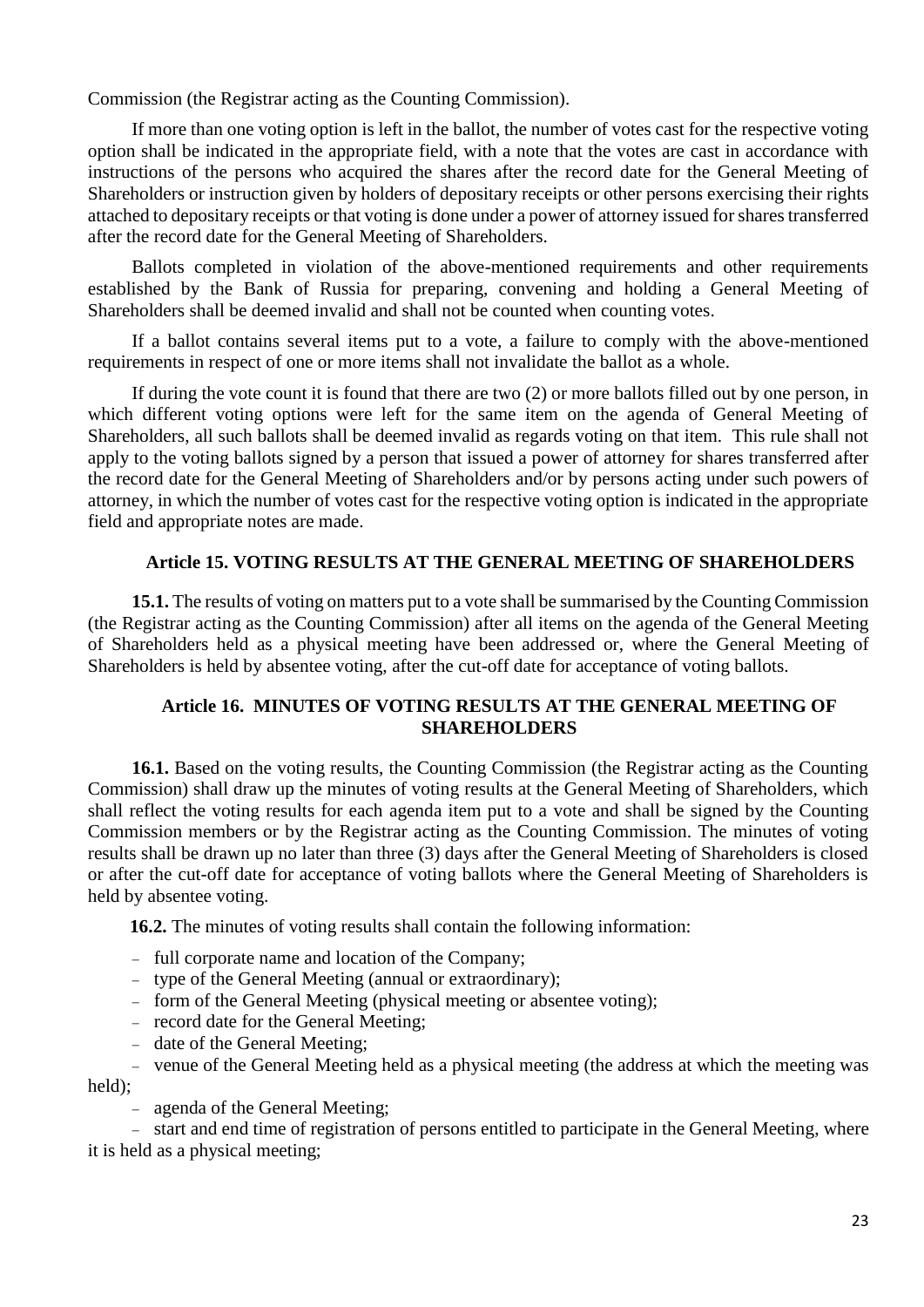opening and closing time of the meeting, where the General Meeting is held in as a physical meeting, and where the resolutions passed at the General Meeting and the voting results thereon were announced at the meeting, also the start time of the vote count;

 number of votes held by persons included in the list of persons entitled to participate in the General Meeting for each item on the agenda of the General Meeting;

- number of votes attached to the Company's voting shares for each item on the agenda of the General Meeting;

 number of votes held by persons that participated in the General Meeting for each item on its the agenda and whether a quorum was present for each item;

 number of votes cast in favour of each voting option ("for", "against" and "abstained") for each item on the agenda of the General Meeting for which a quorum was present;

- number of votes cast on each item on the agenda of the General Meeting put to a vote which were not counted due to invalidation of ballots or on grounds provided for by these Regulations and legislation of the Russian Federation;

- full corporate name and location of the Registrar and names of persons authorised thereby;

 wording of resolutions adopted by the General Meeting of Shareholders on each item of its agenda;

- date of drawing up the minutes of voting results at the General Meeting of Shareholders.

**16.3.** The minutes of voting results shall be drawn up no later than three (3) days after the closing of the General Meeting of Shareholders or after the cut-off date for accepting ballots where the General Meeting of Shareholders is held by absentee voting, unless another time limit is provided for by current legislation, and shall be signed by the Counting Commission members or by persons authorised by the Registrar.

**16.4.** Once the minutes of voting results have been drawn up and the minutes of the General Meeting of Shareholders have been signed, the voting ballots shall be sealed by persons authorised by the Registrar and shall be transferred to the Company's archives for storage. The minutes of voting results shall be attached to the minutes of the General Meeting of Shareholders.

**16.5.** Resolutions passed by the General Meeting of Shareholders and voting results may be announced at the General Meeting of Shareholders at which the vote was taken and shall be communicated to persons included in the list of persons entitled to participate in the General Meeting of Shareholders in the form of a report on voting results according to the procedure prescribed for notifying of a General Meeting of Shareholders no later than four (4) business days after the date on which the General Meeting of Shareholders is closed or the cut-off date for accepting ballots in the case of a General Meeting of Shareholders held by absentee voting, unless another time limit is provided for by current legislation.

If a person registered in the Company's shareholder register as of the record date for the General Meeting of Shareholders was a nominal shareholder, information contained in the report on voting results shall be provided to the nominal shareholder in accordance with the rules of the [legislation](http://garant.rrost.lan/#/document/10106464/entry/0) of the Russian Federation on securities related to the provision of information and materials to persons exercising their rights attached to securities.

# **Article 17. REPORT ON THE VOTING RESULTS AT THE GENERAL MEETING OF SHAREHOLDERS**

**17.1.** Both in the case of a General Meeting of Shareholders held by absentee voting and a General Meeting of Shareholders held as a physical meeting, a report on the voting results shall be drawn up in addition to the minutes of voting results.

**17.2.** The report on the voting results shall contain the following information:

- full corporate name and location of the Company;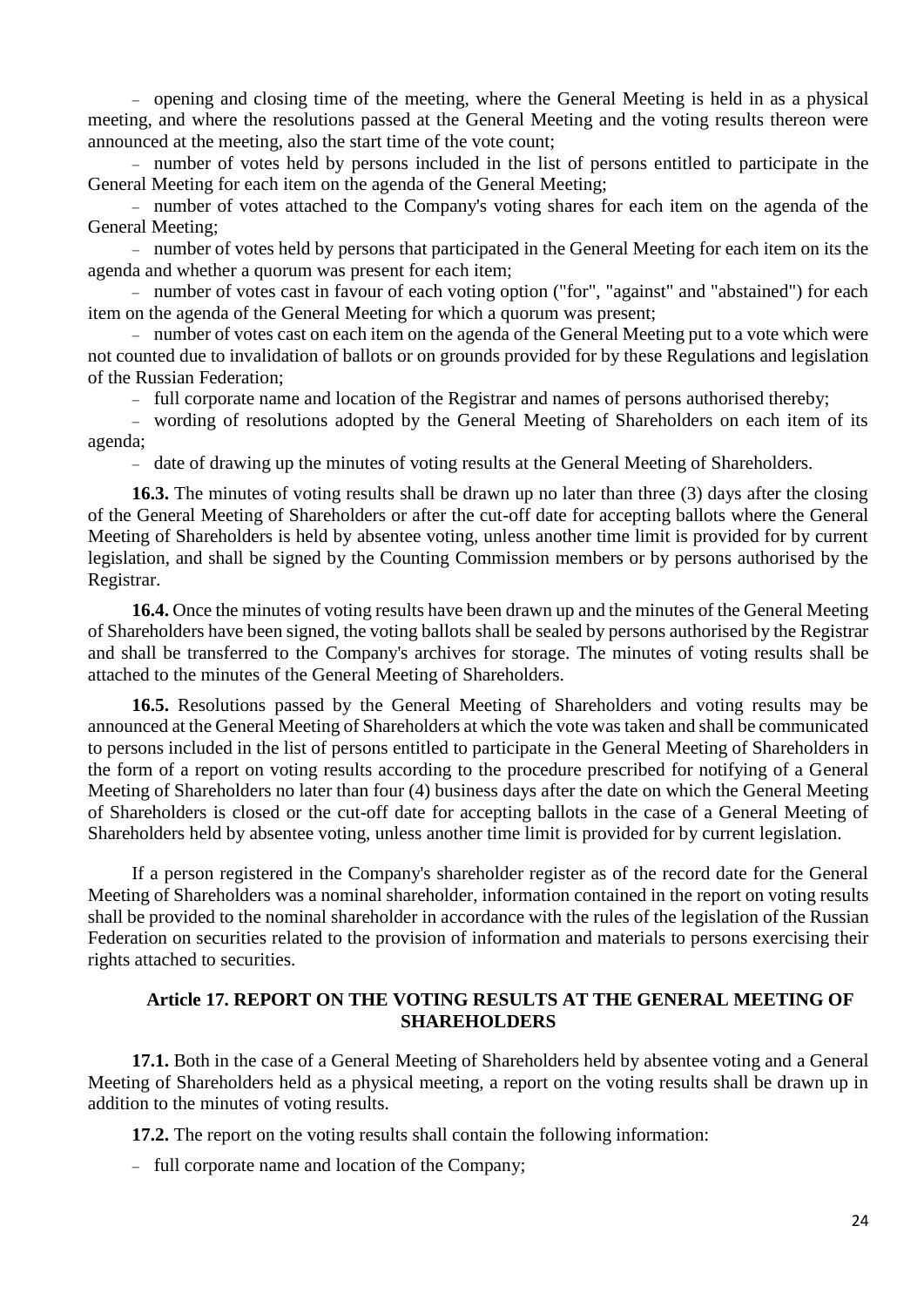type of the General Meeting of Shareholders (annual, extraordinary, repeat annual, repeat extraordinary);

- form of the General Meeting of Shareholders (physical meeting or absentee voting);

- record date for the General Meeting:

- date of the General Meeting of Shareholders;

 venue of the General Meeting of Shareholders, where it is held as a physical meeting (the address at which the meeting was held);

agenda of the General Meeting of Shareholders;

 number of votes held by persons included in the list of persons entitled to participate in the General Meeting of Shareholders for each item on the agenda of the General Meeting of Shareholders;

- number of votes attached to the Company's voting shares for each item on the agenda of the General Meeting;

 number of votes held by persons that participated in the General Meeting for each item on the agenda of the General Meeting of Shareholders and whether a quorum was present for each item;

- number of votes cast in favour of each voting option ("for", "against" and "abstained") for each item on the agenda of the General Meeting of Shareholders for which a quorum was present;

 wording of resolutions adopted by the General Meeting of Shareholders on each item of its agenda;

- full corporate name and location of the Registrar and names of persons authorised thereby;

names of the Chair and Secretary of the General Meeting of Shareholders.

Where the agenda of the General Meeting of Shareholders includes an item on approval by the Company of an interested-party transaction, the following shall be indicated in the report on the voting results at the General Meeting of Shareholders:

- total number of votes on that item held by persons included in the list of persons entitled to participate in the General Meeting of Shareholders who did not have an interest in that transaction;

- number of votes on that item held by the persons that participated in the General Meeting of Shareholders who did not have an interest in that transaction;

- number of votes cast in favour of each voting option ("for", "against" and "abstained") for that item.

# **Article 18. MINUTES OF A GENERAL MEETING OF SHAREHOLDERS**

**18.1.** The minutes of a General Meeting of Shareholders shall be drawn up in two (2) counterparts no later than three (3) days after the closing of the General Meeting of Shareholders, unless another time limit is provided for by current legislation, and shall be signed by the Chair and the Secretary of the General Meeting of Shareholders.

If necessary, the minutes of a General Meeting of Shareholders shall be drawn up in more than two (2) counterparts, with the number of prepared counterparts indicated in the minutes.

**18.2.** Where a General Meeting of Shareholders is held by absentee voting, the minutes of the General Meeting of Shareholders based on the results of absentee voting shall be drawn up no later than three (3) days after the cut-off date for acceptance of voting ballots by the Company.

**18.3.** The minutes of the General Meeting of Shareholders shall contain the following information:

- full corporate name of the Company;

- location of the Company:

- type of the General Meeting of Shareholders (annual or extraordinary);

- form of the General Meeting of Shareholders (physical meeting or absentee voting);

- date of the General Meeting of Shareholders;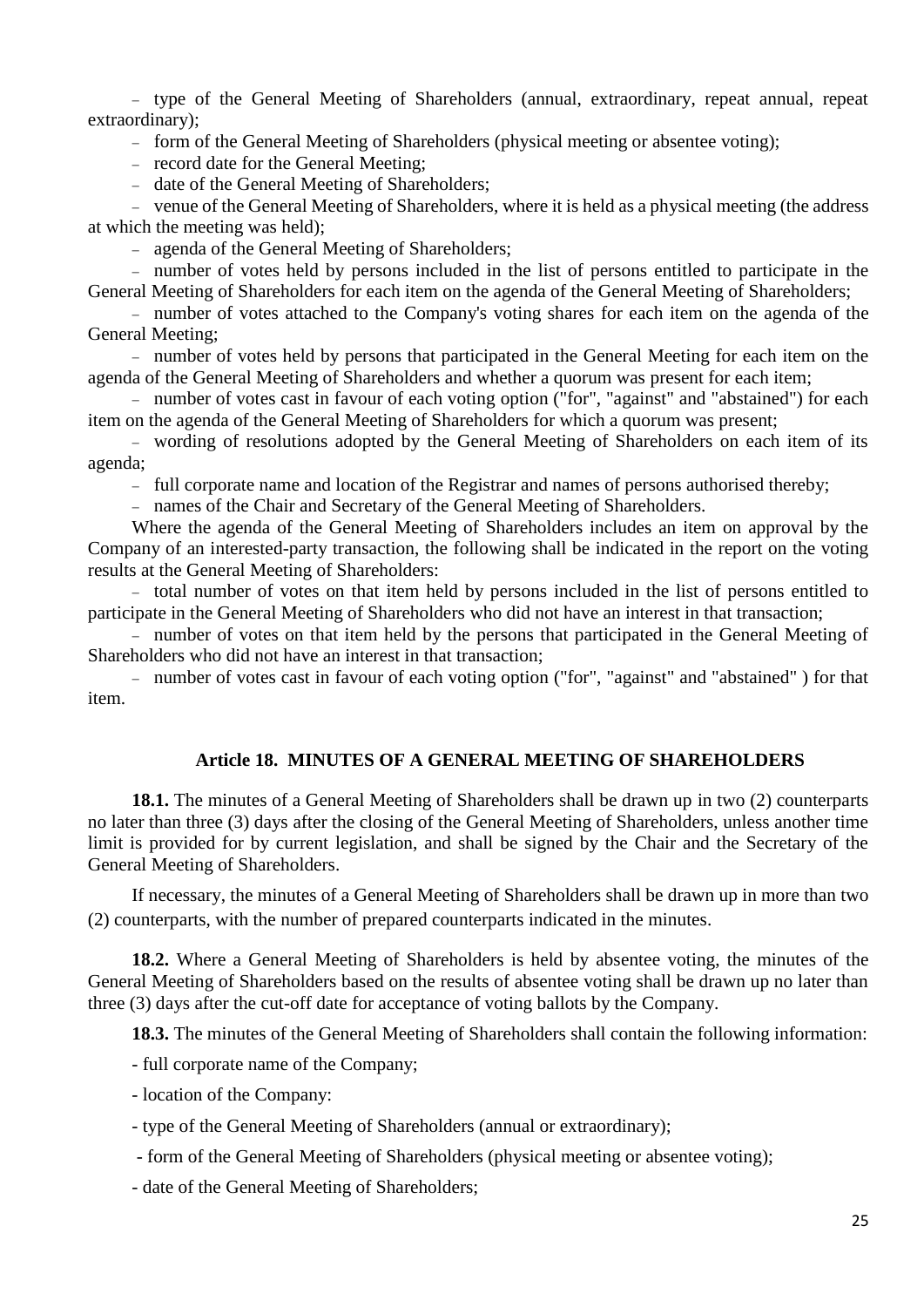- venue of the General Meeting of Shareholders (the address at which the meeting was held);

- record date for the General Meeting of Shareholders;

- agenda of the General Meeting of Shareholders;

- start and end time of registration of persons entitled to participate in the General Meeting of Shareholders, where it is held in the form of joint presence;

- opening and closing time of the General Meeting of Shareholders, where it was held in the form of joint presence;

- vote count start time if the resolutions adopted by the General Meeting of Shareholders and the voting results thereon were announced at the General Meeting of Shareholders;

- mailing address(es) to which completed voting ballots were sent where the General Meeting of Shareholders was held by absentee voting, and where the General Meeting of Shareholders was held in the form of joint presence with an option to complete electronic ballots on a website, also the URL of that website;

- number of votes held by persons included in the list of persons entitled to participate in the General Meeting of Shareholders for each item on its the agenda;

- number of votes attached to the Company's voting shares for each item on the agenda of the General Meeting of Shareholders;

- number of votes held by persons that participated in the General Meeting of Shareholder for each item on its agenda and whether a quorum was present for each item;

- number of votes cast in favour of each voting option ("for", "against" and "abstained") for each item on the agenda of the General Meeting of Shareholders for which a quorum was present;

- wording of resolutions adopted by the General Meeting of Shareholders on each item of its agenda;

- key points of speeches and names of the persons who spoke, to be indicated for each item on the agenda of the General Meeting of Shareholders, where it was held in the form of joint presence;

- the Chair (presidium) and Secretary of the General Meeting of Shareholders;

- the person that confirmed the adoption of resolutions by the General Meeting of Shareholders and the composition of persons present during their adoption;

- date of drawing up the minutes of the General Meeting of Shareholders.

**18.4.** Where the agenda of the General Meeting of Shareholders includes an item on approval by the Company of an interested-party transaction, the following shall be indicated in the minutes of the General Meeting of Shareholders:

- total number of votes on that item held by persons included in the list of persons entitled to participate in the General Meeting of Shareholders who did not have an interest in that transaction;

- number of votes attached to the Company's voting shares held by persons who did not have an interest in that transaction;

- number of votes on that item held by the persons that participated in the General Meeting of Shareholders who had no interest in that transaction;

- number of votes cast in favour of each voting option ("for", "against" and "abstained" ) for that item.

**18.5.** Where the agenda of the General Meeting of Shareholders includes an item on election of members of the Board of Directors, the minutes of the General Meeting of Shareholders shall indicate which of the elected members of the Board of Directors were elected as independent directors.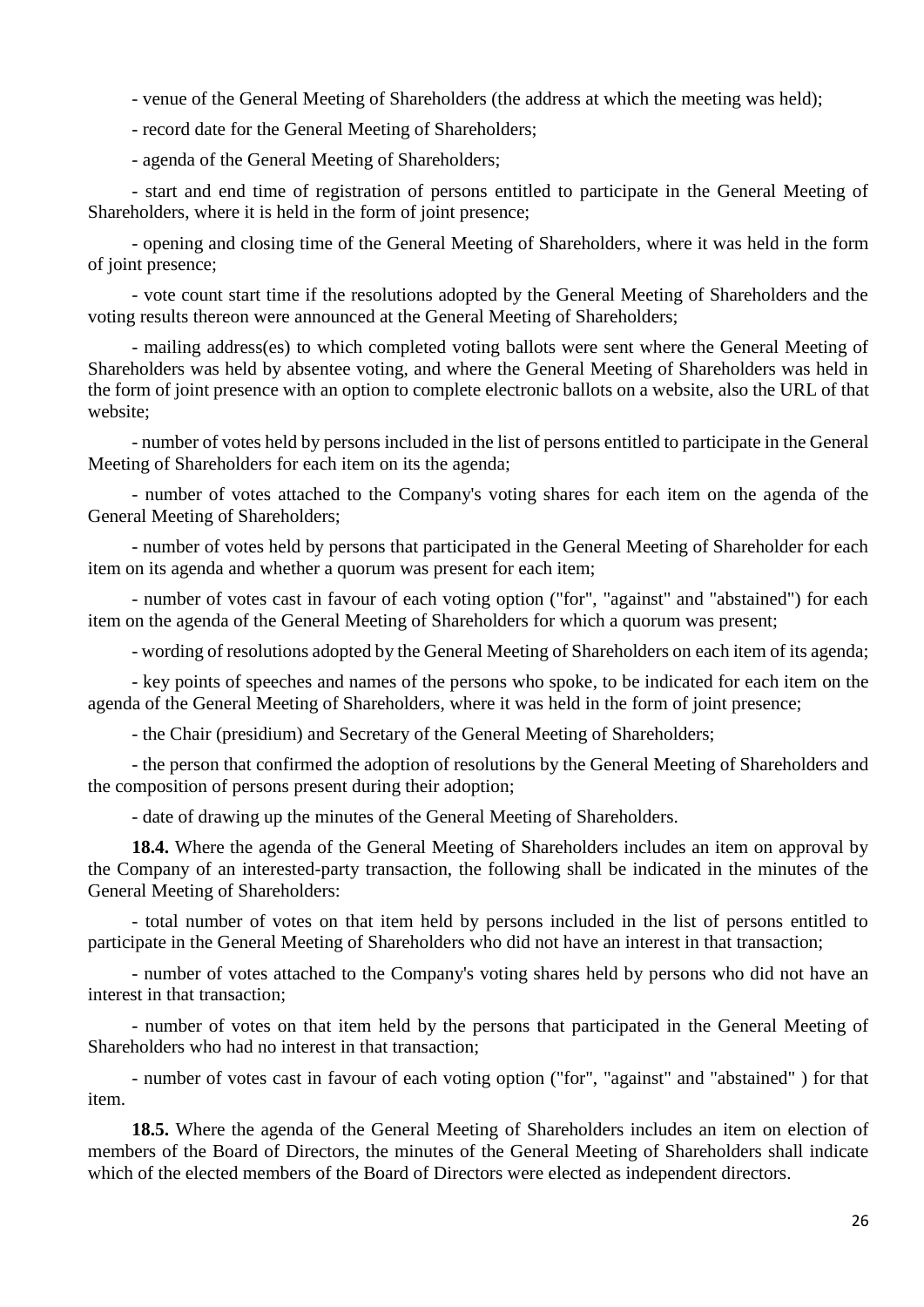The minutes shall state whether or not a resolution on the matter put to a vote was passed. In the event of election of the Company's bodies, it shall be stated whether or not the election of the specific body of the Company took place.

**18.6.** Where the General Meeting of Shareholders was held by absentee voting, in addition to the above-mentioned information, the minutes shall indicate the number of voting ballots received by the Company before the cut-off date for acceptance of voting ballots and the number of voting ballots received by the Company after that date.

**18.7.** The following shall be attached to the minutes of the General Meeting of Shareholders:

- the minutes of voting results at the General Meeting of Shareholders;
- documents adopted or approved by resolutions of the General Meeting of Shareholders.

**18.8.** In addition to the minutes of the General Meeting of Shareholders, the Company may produce extracts from the minutes of the General Meeting of Shareholders containing information on all or some of the resolutions adopted by General Meetings of Shareholders and other information thereon. The scope of information to be included in an extract from the minutes of a General Meeting of Shareholders shall be determined depending on the purpose of producing the extract.

An extract from the minutes of a General Meeting of Shareholders shall be signed by one of the following: the Chair of the General Meeting of Shareholders, the Secretary of the General Meeting of Shareholders, the person holding the position (performing the functions) of the Company's sole executive body or other person(s) authorised by the Company.

A copy of the minutes of a General Meeting of Shareholders shall be provided to a shareholder at his/her request for a fee, which shall not exceed the cost of making the copy and postal charges.

**18.9.** After signature, the minutes of a General Meeting of Shareholders shall be posted on the Company's website.

**18.10.** The Company shall retain:

the minutes of the Company's General Meetings of Shareholders;

- the voting ballots and powers of attorney (copies of powers of attorneys) for participation in a General Meeting of Shareholders;

- the lists of persons entitled to participate in a General Meeting of Shareholders; and

 other documents related to the convening, preparing and holding of a General Meeting of Shareholders that are required to be retained by the Company under the Federal Law on Joint-Stock Companies or other legal acts of the Russian Federation.

#### **Article 19. FINAL PROVISIONS**

**19.1.** These Regulations shall be approved by the General Meeting of Shareholders. The resolution to approve them shall be passed by a simple majority vote of the shareholders holding voting shares in the Company that participate in the General Meeting of Shareholders. These Regulations may be supplemented and amended by a resolution of the General Meeting of Shareholders passed by a simple majority vote of the shareholders holding voting shares in the Company that participate in the meeting.

**19.2.** If, as a result of changes in the legislation of the Russian Federation, certain clauses of these Regulations and of the Company's Charter come into conflict therewith, the statutory provisions shall apply and the conflicting clauses of these Regulations shall become null and void.

**19.3.** If, as a result of amendments to the Company's Charter, certain clauses of these Regulations come into conflict with the Company's Charter, the respective provisions of the Company's Charter shall apply to the extent not in conflict with current legislation of the Russian Federation. The clauses of these Regulations that conflict with provisions of the Company's Charter shall become null and void.